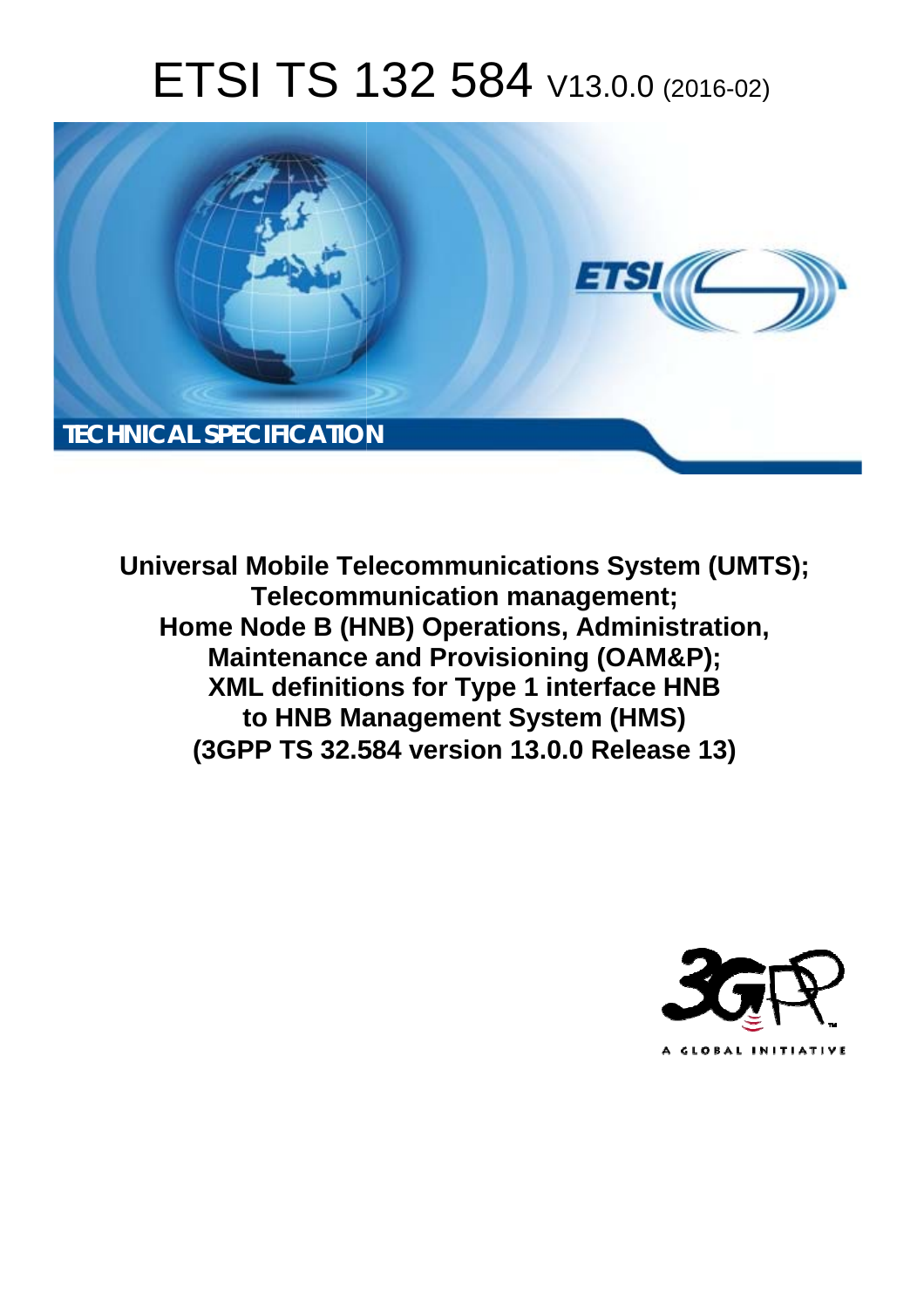Reference RTS/TSGS-0532584vd00

> Keywords UMTS

#### *ETSI*

#### 650 Route des Lucioles F-06921 Sophia Antipolis Cedex - FRANCE

Tel.: +33 4 92 94 42 00 Fax: +33 4 93 65 47 16

Siret N° 348 623 562 00017 - NAF 742 C Association à but non lucratif enregistrée à la Sous-Préfecture de Grasse (06) N° 7803/88

#### *Important notice*

The present document can be downloaded from: <http://www.etsi.org/standards-search>

The present document may be made available in electronic versions and/or in print. The content of any electronic and/or print versions of the present document shall not be modified without the prior written authorization of ETSI. In case of any existing or perceived difference in contents between such versions and/or in print, the only prevailing document is the print of the Portable Document Format (PDF) version kept on a specific network drive within ETSI Secretariat.

Users of the present document should be aware that the document may be subject to revision or change of status. Information on the current status of this and other ETSI documents is available at <http://portal.etsi.org/tb/status/status.asp>

If you find errors in the present document, please send your comment to one of the following services: <https://portal.etsi.org/People/CommiteeSupportStaff.aspx>

#### *Copyright Notification*

No part may be reproduced or utilized in any form or by any means, electronic or mechanical, including photocopying and microfilm except as authorized by written permission of ETSI.

The content of the PDF version shall not be modified without the written authorization of ETSI. The copyright and the foregoing restriction extend to reproduction in all media.

> © European Telecommunications Standards Institute 2016. All rights reserved.

**DECT**TM, **PLUGTESTS**TM, **UMTS**TM and the ETSI logo are Trade Marks of ETSI registered for the benefit of its Members. **3GPP**TM and **LTE**™ are Trade Marks of ETSI registered for the benefit of its Members and of the 3GPP Organizational Partners.

**GSM**® and the GSM logo are Trade Marks registered and owned by the GSM Association.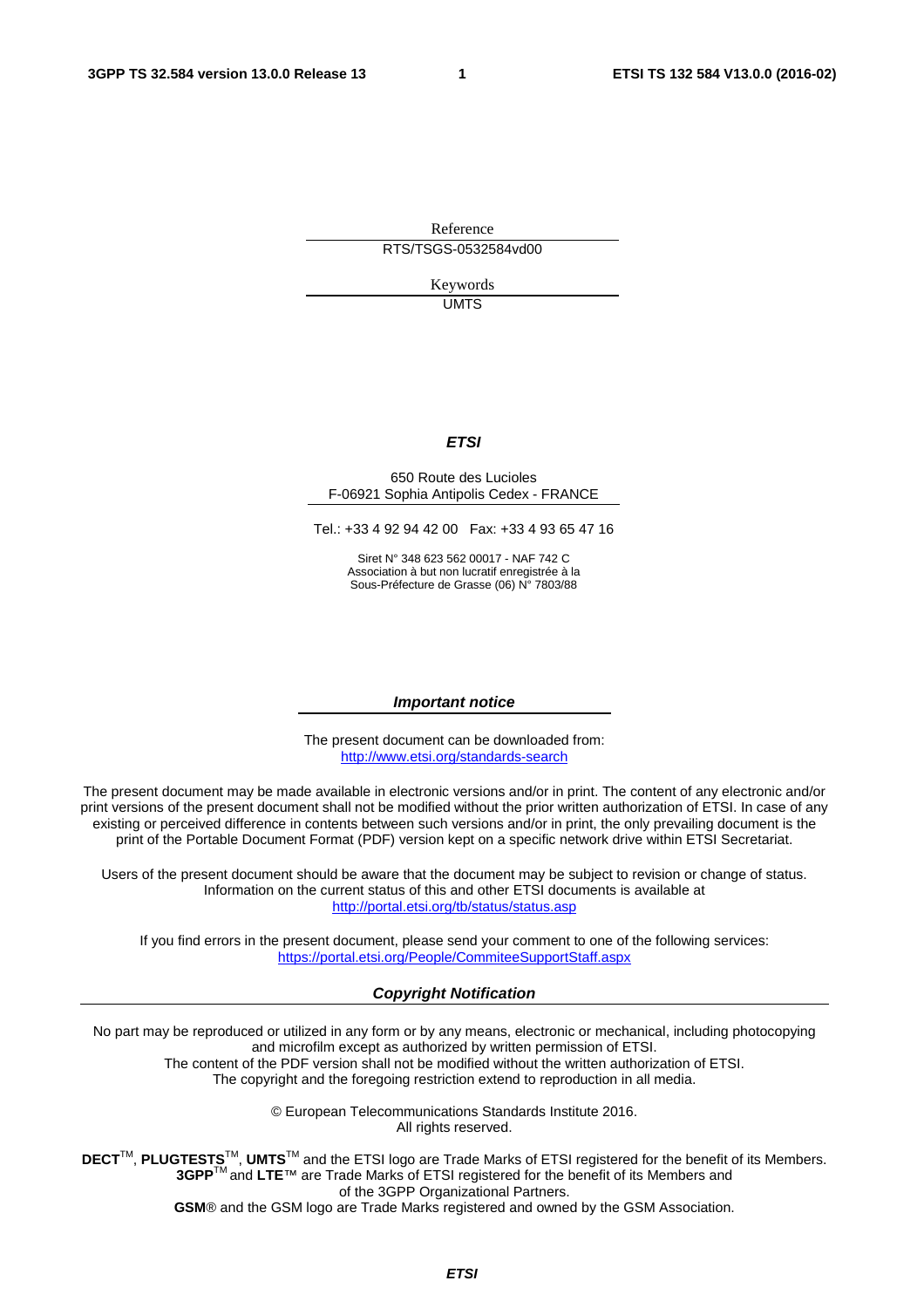# Intellectual Property Rights

IPRs essential or potentially essential to the present document may have been declared to ETSI. The information pertaining to these essential IPRs, if any, is publicly available for **ETSI members and non-members**, and can be found in ETSI SR 000 314: *"Intellectual Property Rights (IPRs); Essential, or potentially Essential, IPRs notified to ETSI in respect of ETSI standards"*, which is available from the ETSI Secretariat. Latest updates are available on the ETSI Web server [\(https://ipr.etsi.org/\)](https://ipr.etsi.org/).

Pursuant to the ETSI IPR Policy, no investigation, including IPR searches, has been carried out by ETSI. No guarantee can be given as to the existence of other IPRs not referenced in ETSI SR 000 314 (or the updates on the ETSI Web server) which are, or may be, or may become, essential to the present document.

## Foreword

This Technical Specification (TS) has been produced by ETSI 3rd Generation Partnership Project (3GPP).

The present document may refer to technical specifications or reports using their 3GPP identities, UMTS identities or GSM identities. These should be interpreted as being references to the corresponding ETSI deliverables.

The cross reference between GSM, UMTS, 3GPP and ETSI identities can be found under [http://webapp.etsi.org/key/queryform.asp.](http://webapp.etsi.org/key/queryform.asp)

# Modal verbs terminology

In the present document "**shall**", "**shall not**", "**should**", "**should not**", "**may**", "**need not**", "**will**", "**will not**", "**can**" and "**cannot**" are to be interpreted as described in clause 3.2 of the [ETSI Drafting Rules](http://portal.etsi.org/Help/editHelp!/Howtostart/ETSIDraftingRules.aspx) (Verbal forms for the expression of provisions).

"**must**" and "**must not**" are **NOT** allowed in ETSI deliverables except when used in direct citation.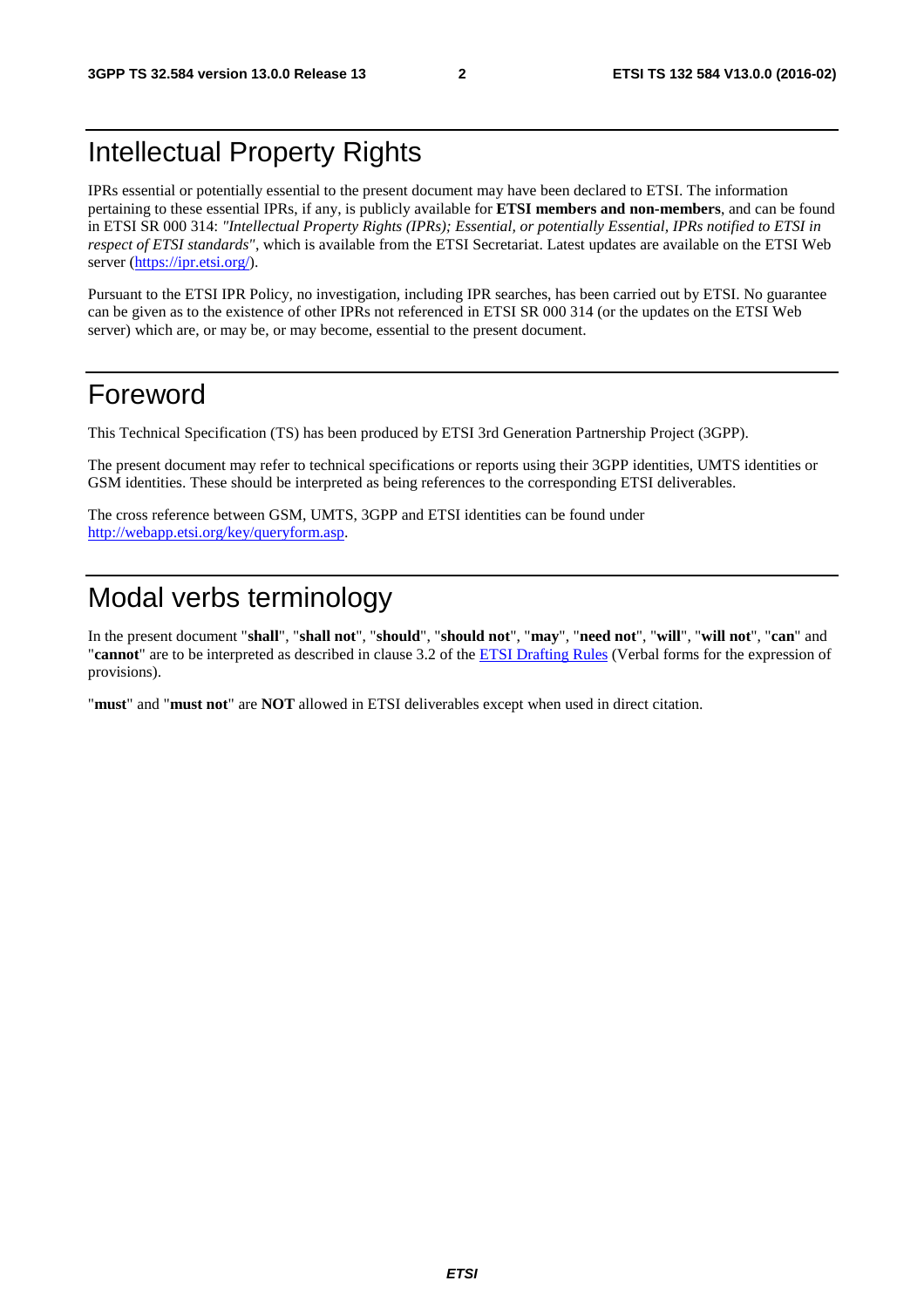$\mathbf{3}$ 

# Contents

| 1                                          |                               |  |  |  |  |
|--------------------------------------------|-------------------------------|--|--|--|--|
| 2                                          |                               |  |  |  |  |
| 3<br>3.1<br>3.2                            |                               |  |  |  |  |
| 4<br>4.1<br>4.2<br>4.2.1<br>4.2.2<br>4.2.3 |                               |  |  |  |  |
| 5<br>5.1<br>5.2<br>5.2.1<br>5.2.2<br>5.2.2 |                               |  |  |  |  |
|                                            | <b>Annex A (informative):</b> |  |  |  |  |
| A.1                                        |                               |  |  |  |  |
| A.2                                        |                               |  |  |  |  |
|                                            | <b>Annex B</b> (informative): |  |  |  |  |
|                                            | <b>Annex C</b> (informative): |  |  |  |  |
|                                            |                               |  |  |  |  |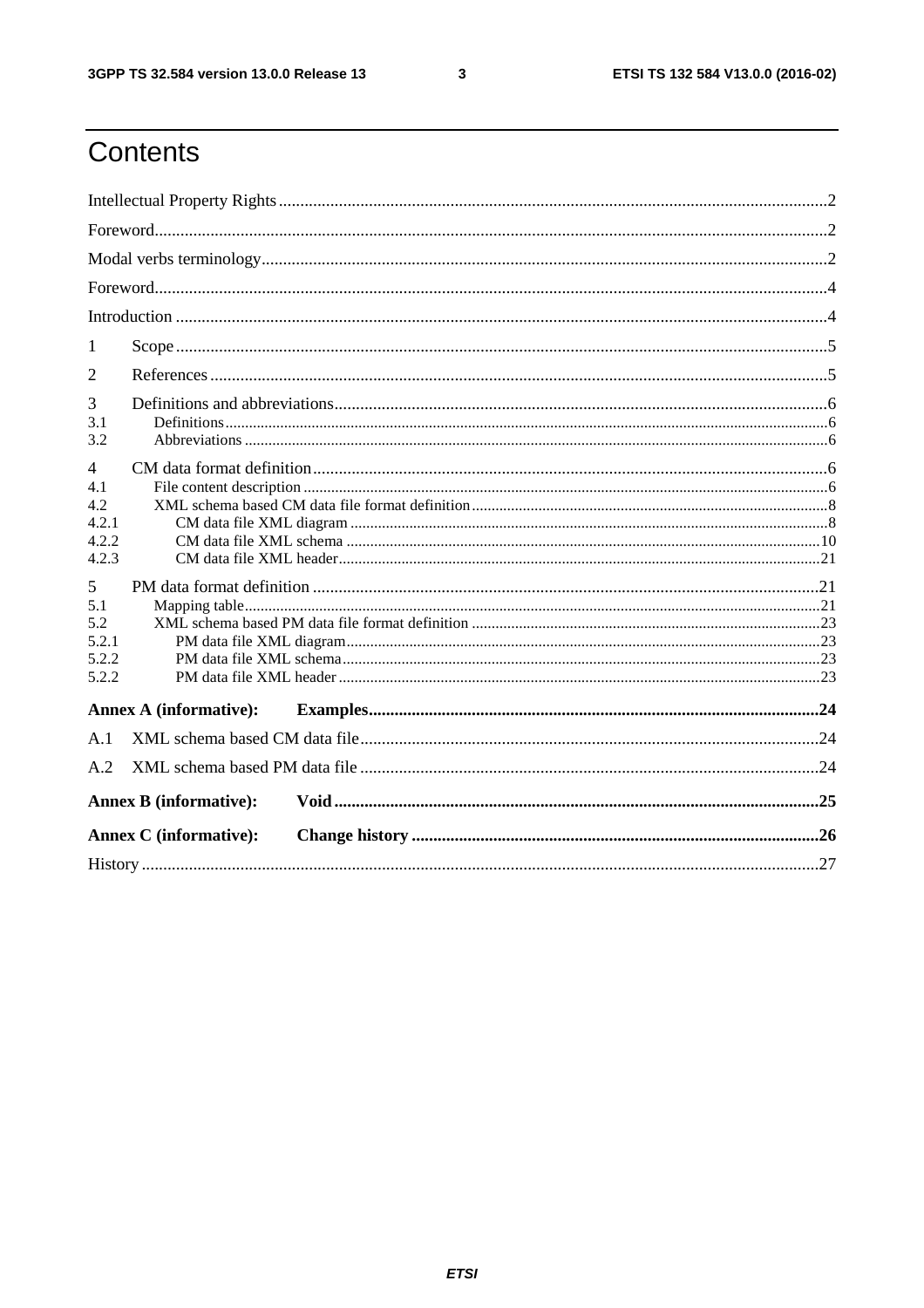# Foreword

This Technical Specification has been produced by the 3<sup>rd</sup> Generation Partnership Project (3GPP).

The contents of the present document are subject to continuing work within the TSG and may change following formal TSG approval. Should the TSG modify the contents of the present document, it will be re-released by the TSG with an identifying change of release date and an increase in version number as follows:

Version x.y.z

where:

- x the first digit:
	- 1 presented to TSG for information;
	- 2 presented to TSG for approval;
	- 3 or greater indicates TSG approved document under change control.
- y the second digit is incremented for all changes of substance, i.e. technical enhancements, corrections, updates, etc.
- z the third digit is incremented when editorial only changes have been incorporated in the document.

# Introduction

The present document is part of a TS-family covering the 3<sup>rd</sup> Generation Partnership Project Technical Specification Group Services and System Aspects, Telecommunication Management; as identified below:

| 32.581: | "Telecommunications management; Home Node B (HNB) Operations, Administration,<br>Maintenance and Provisioning (OAM&P); Concepts and requirements for Type 1 interface HNB<br>to HNB Management System (HMS)" |
|---------|--------------------------------------------------------------------------------------------------------------------------------------------------------------------------------------------------------------|
| 32.582: | "Telecommunications management; Home Node B (HNB) Operations, Administration,<br>Maintenance and Provisioning (OAM&P); Information model for Type 1 interface HNB to HNB<br>Management System (HMS)"         |
| 32.583: | "Telecommunications management; Home Node B (HNB) Operations, Administration,<br>Maintenance and Provisioning (OAM&P); Procedure flows for Type 1 interface HNB to HNB<br>Management System (HMS)"           |
| 32.584: | "Telecommunications management; Home Node B (HNB) Operations, Administration,<br>Maintenance and Provisioning (OAM&P); XML definitions for Type 1 interface HNB to HNB<br>Management System (HMS)"           |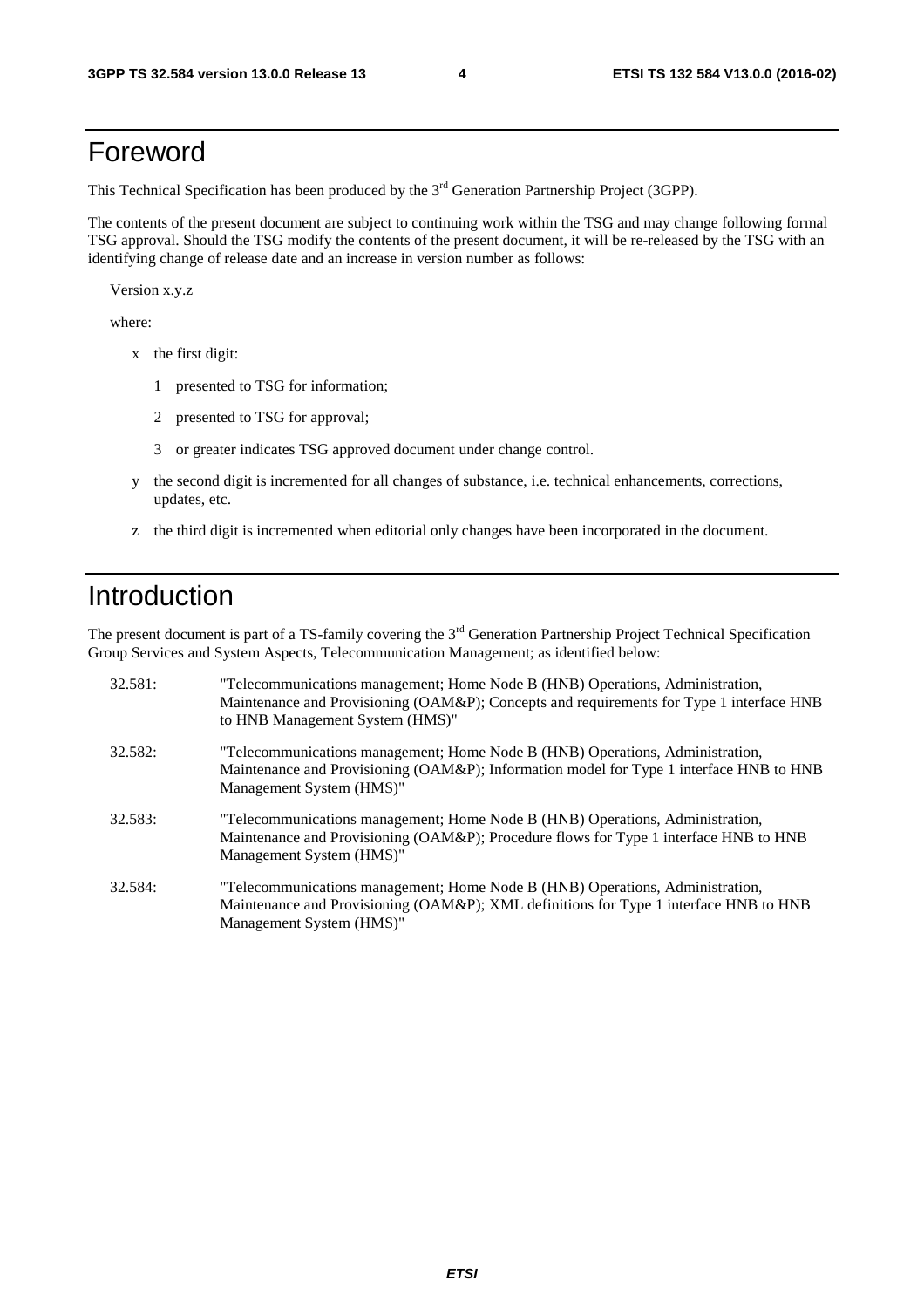### 1 Scope

The present document describes the data format for Configuration Management and Performance Management for Home Node B (HNB). The XML definitions captured in this document shall be met via Type 1 interface between HNB and HNB Management System (HMS).

# 2 References

The following documents contain provisions which, through reference in this text, constitute provisions of the present document.

- References are either specific (identified by date of publication, edition number, version number, etc.) or non-specific.
- For a specific reference, subsequent revisions do not apply.
- For a non-specific reference, the latest version applies. In the case of a reference to a 3GPP document (including a GSM document), a non-specific reference implicitly refers to the latest version of that document *in the same Release as the present document*.
- [1] 3GPP TR 21.905: "Vocabulary for 3GPP Specifications".
- [2] 3GPP TS 32.101: "Telecommunication management; Principles and high level requirements".
- [3] 3GPP TS 32.102: "Telecommunication management; Architecture".
- [4] 3GPP TS 32.300: "Telecommunication management; Configuration Management (CM); Name convention for Managed Objects".
- [5] Void.
- [6] 3GPP TR R3.020, Home (e)NodeB
- [7] TR-069 Amendment 2, CPE WAN Management Protocol v1.1, Broadband Forum
- [8] 3GPP TS 32.435: "Telecommunication management; Performance measurement: eXtensible Markup Language (XML) file format definition"
- [9] 3GPP TS 32.582: "Telecommunications management; Home Node B (HNB) Operations, Administration, Maintenance and Provisioning (OAM&P); Information model for Type 1 interface HNB to HNB Management System (HMS)"
- [10] W3C REC-xml-20001006: "Extensible Markup Language (XML) 1.0 (Second Edition)".
- [11] W3C REC-xmlschema-0-20010502: "XML Schema Part 0: Primer".
- [12] W3C REC-xmlschema-1-20010502: "XML Schema Part 1: Structures".
- [13] W3C REC-xmlschema-2-20010502: "XML Schema Part 2: Datatypes".
- [14] W3C REC-xml-names-19990114: "Namespaces in XML".
- [15] TR-157 Amendment 1 'Component Objects for CWMP', Broadband Forum.
- [16] TR-098 Amendment 2, "Internet Gateway Device Data Model for TR-069", Broadband Forum
- [17] 3GPP TS 32.622: "Telecommunication management; Configuration Management (CM); Generic network resources Integration Reference Point (IRP): Network Resource Model (NRM)".

[18] 3GPP TS 32.772: 'Telecommunication management; Home Node B (HNB) Subsystem (HNS); Integration Reference Point (IRP); Information Service (IS)'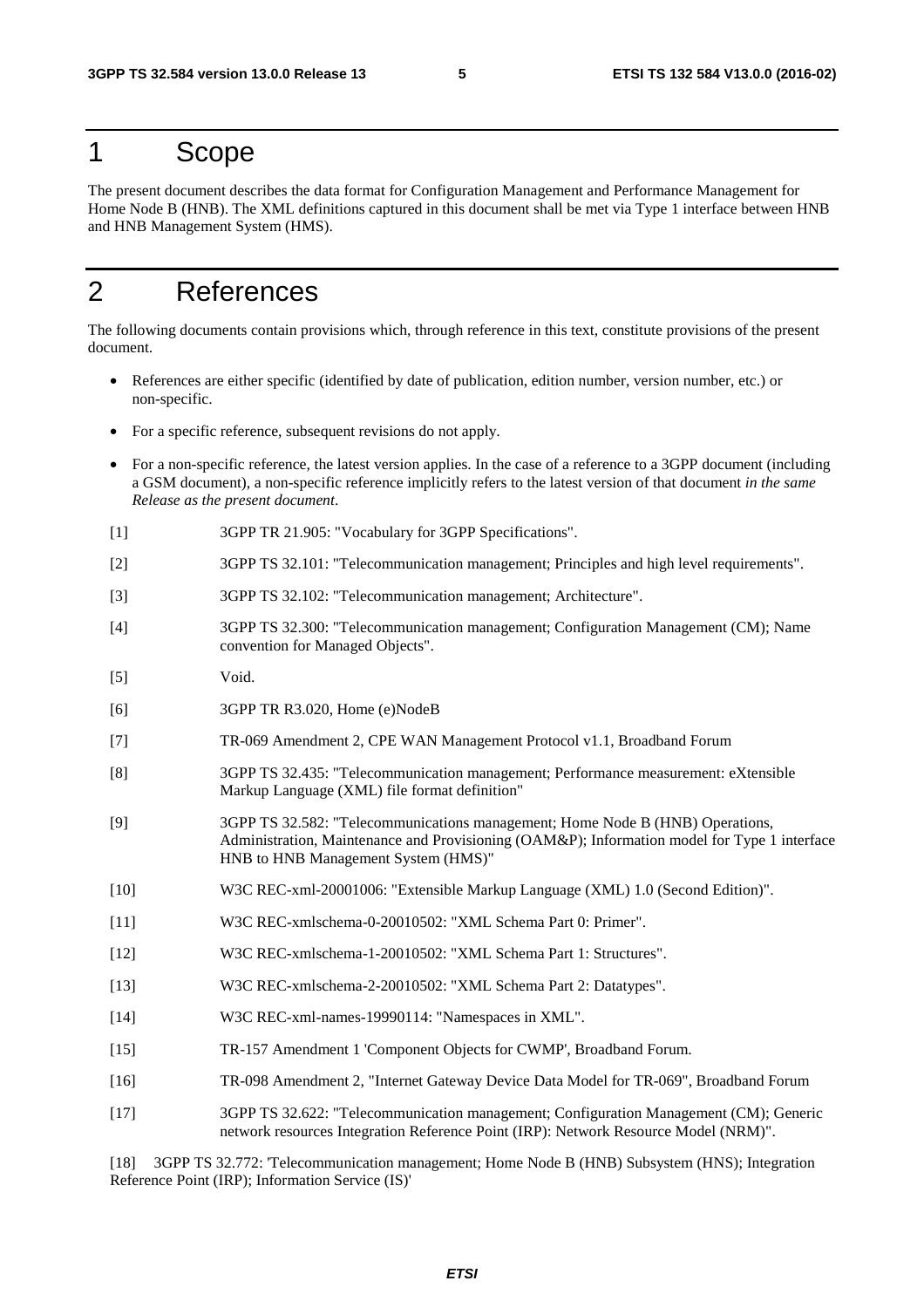- [19] 3GPP TS 22.220: 'Service requirements for Home Node B (HNB) and Home eNode B (HeNB)'
- [20] 3GPP TS 32.432: 'Telecommunication management; Performance measurement: File format definition'

### 3 Definitions and abbreviations

#### 3.1 Definitions

For the purposes of the present document, the terms and definitions given in TR 21.905 [1] and the following apply. A term defined in the present document takes precedence over the definition of the same term, if any, in TR 21.905 [1].

**Home NodeB, 3G Home NodeB:** These terms, their derivations and abbreviations are used synonymously throughout this document.

#### 3.2 Abbreviations

For the purposes of the present document, the abbreviations given in TR 21.905 [1] and the following apply. An abbreviation defined in the present document takes precedence over the definition of the same abbreviation, if any, in TR 21.905 [1].

| DM           | Domain Manager                             |
|--------------|--------------------------------------------|
| EM           | Element Manager                            |
| <b>FFS</b>   | For Further Study                          |
| <b>HNB</b>   | Home Node B                                |
| <b>HMS</b>   | <b>HNB</b> Management System               |
| <b>IP</b>    | Internet Protocol                          |
| <b>LTE</b>   | Long Term Evolution                        |
| <b>MME</b>   | Mobile Management Entity                   |
| <b>NGMN</b>  | <b>Next Generation Mobile Networks</b>     |
| PnP          | Plug and Play                              |
| <b>SAE</b>   | <b>System Architecture Evolution</b>       |
| <b>SON</b>   | <b>Self-Organising Networks</b>            |
| <b>TBD</b>   | To Be Discussed                            |
| <b>UMTS</b>  | Universal Mobile Telecommunications System |
| <b>UTRAN</b> | <b>UMTS Radio Access Network</b>           |
|              |                                            |

# 4 CM data format definition

This clause describes the format of Configuration Management data.

#### 4.1 File content description

Table 4.1 lists all the file content items, provides and explanation of the individual items, and maps the file content items to those used in the XML schema based file format definitions. XML tag attributes are useful where data values bind tightly to its parent element. They have been used where appropriate.

|  |  | Table 4.1 File Content Description and Mapping of File Content Items to XML tags |
|--|--|----------------------------------------------------------------------------------|
|  |  |                                                                                  |

| <b>File Content Item</b> | <b>XML schema based</b><br>XML tag | <b>Description</b>                                                                                                                                                                                                                                              |
|--------------------------|------------------------------------|-----------------------------------------------------------------------------------------------------------------------------------------------------------------------------------------------------------------------------------------------------------------|
| configDataCollection     | configDataFile                     | This is the top-level tag, which identifies the file as a collection of<br>config data. The file content is made up of a header<br>("configFileHeader"), the collection of configuration items<br>("configData"), and a configfile footer ("configFileFooter"). |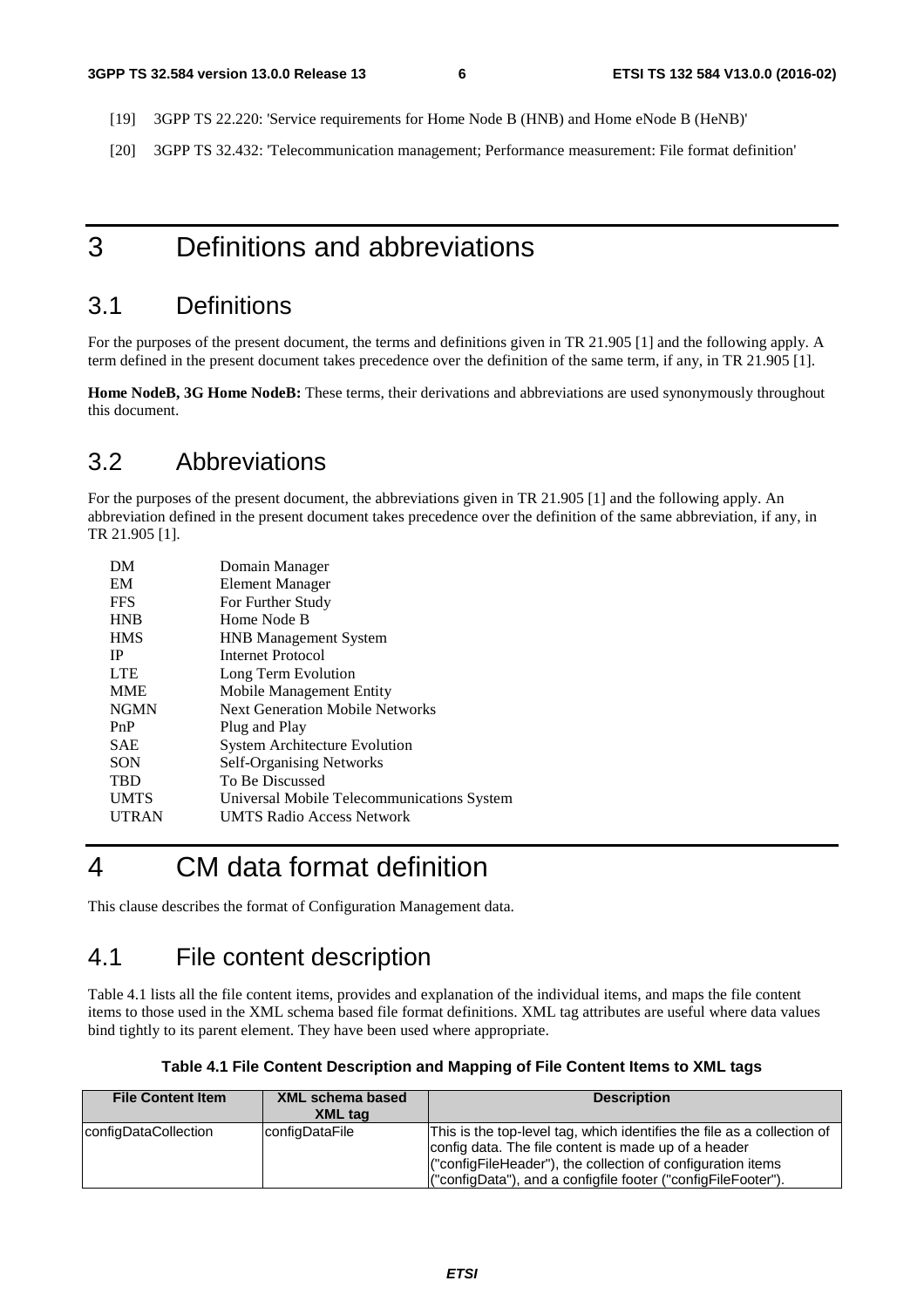| <b>File Content Item</b> | <b>XML schema based</b><br><b>XML tag</b> | <b>Description</b>                                                                                                                                                                                                                                                                                                                                                                                                                                                                                                                                                                                                                                                                                                                                                                                |
|--------------------------|-------------------------------------------|---------------------------------------------------------------------------------------------------------------------------------------------------------------------------------------------------------------------------------------------------------------------------------------------------------------------------------------------------------------------------------------------------------------------------------------------------------------------------------------------------------------------------------------------------------------------------------------------------------------------------------------------------------------------------------------------------------------------------------------------------------------------------------------------------|
| configFileHeader         | fileHeader                                | This is the configuration data file header to be inserted in each<br>file. It includes a version indicator, the sendor name, and vendor<br>name of the sending network node.                                                                                                                                                                                                                                                                                                                                                                                                                                                                                                                                                                                                                      |
| configData               | configData                                | The "configData" construct represents the sequence of zero or<br>more configuration parameter items contained in the file.<br>Each "configData" element contains the name of the NE ("nEId")<br>and the list of parameters to be created, modified or deleted<br>which pertaining to that NE<br>The "configData" consists of DeviceData, DiagnosticsData, and<br>FAPServiceData                                                                                                                                                                                                                                                                                                                                                                                                                   |
| configFileFooter         | fileFooter                                | The configuration data file footer to be inserted in each file. It<br>includes a time stamp, which refers to the time when the file is<br>closed for sending to the NE.                                                                                                                                                                                                                                                                                                                                                                                                                                                                                                                                                                                                                           |
| fileFormatVersion        | fileHeader<br>fileFormatVersion           | This parameter identifies the file format version applied by the<br>sender. The format version defined in the present document<br>shall be the abridged number and version of this 3GPP<br>document (see below).<br>The abridged number and version of a 3GPP document is<br>constructed from its version specific full reference "3GPP []<br>(yyyy-mm)" by:<br>- removing the leading "3GPP TS"<br>- removing everything including and after the version third digit,<br>representing editorial only changes, together with its preceding<br>dot character<br>from the resulting string, removing leading and trailing white<br>space, replacing every multi character white space by a single<br>space character and changing the case of all characters to<br>uppercase.<br>e.g. "32.584 V8.0" |
| senderName               | fileHeader senderName                     | If this is a downloaded file from HMS to HNB, then this attribute<br>shall hold the DN of HMS whose name hierarchy is defined<br>section 6.2.1 of TS 32.772 [18].<br>Example:<br>"DC=a1.companyNN.com,SubNetwork=1,ManagementNode=6,<br>HMSFunction=H3WT2"<br>If this is an uploaded file from HNB to HMS, then this attribute<br>shall hold the DN of HNB. See Note 1 of Table 5.1.<br>See TS 32.300 [4] for definition of DN.                                                                                                                                                                                                                                                                                                                                                                   |
| vendorName               | fileHeader vendorName                     | The "vendorName" identifies the vendor of the equipment that<br>provided the measurement file. The string may be empty (i.e.<br>string size =0) if the "vendorName" is not configured in the<br>sender.<br>For the XML schema based XML format, XML attribute<br>specification "vendorName" may be absent in case the<br>"vendorName" is not configured in the sender.                                                                                                                                                                                                                                                                                                                                                                                                                            |
| neld                     | managedElement                            | The unique identification of the NE in the system. It includes the<br>user name ("nEUserName"), the distinguished name<br>("nEDistinguishedName") and the software version<br>("nESoftwareVersion") of the NE.                                                                                                                                                                                                                                                                                                                                                                                                                                                                                                                                                                                    |
| neUserName               | managedElement<br>userLabel               | This is the user definable name ("userLabel") defined for the NE<br>in 3GPP TS 32.622 [17]. The string may be empty (i.e. string<br>size =0) if the "nEUserName" is not configured in the CM<br>applications.<br>For the XML schema based XML format, XML attribute<br>specification "userLabel" may be absent in case the                                                                                                                                                                                                                                                                                                                                                                                                                                                                        |
| neDistinguishedName      | managedElement<br>localDn                 | "nEUserName" is not configured in the CM applications.<br>This attribute shall hold the DN of HNB. See Note 1 of<br>Table 5.1.<br>See TS 32.300 [4] for definition of DN.                                                                                                                                                                                                                                                                                                                                                                                                                                                                                                                                                                                                                         |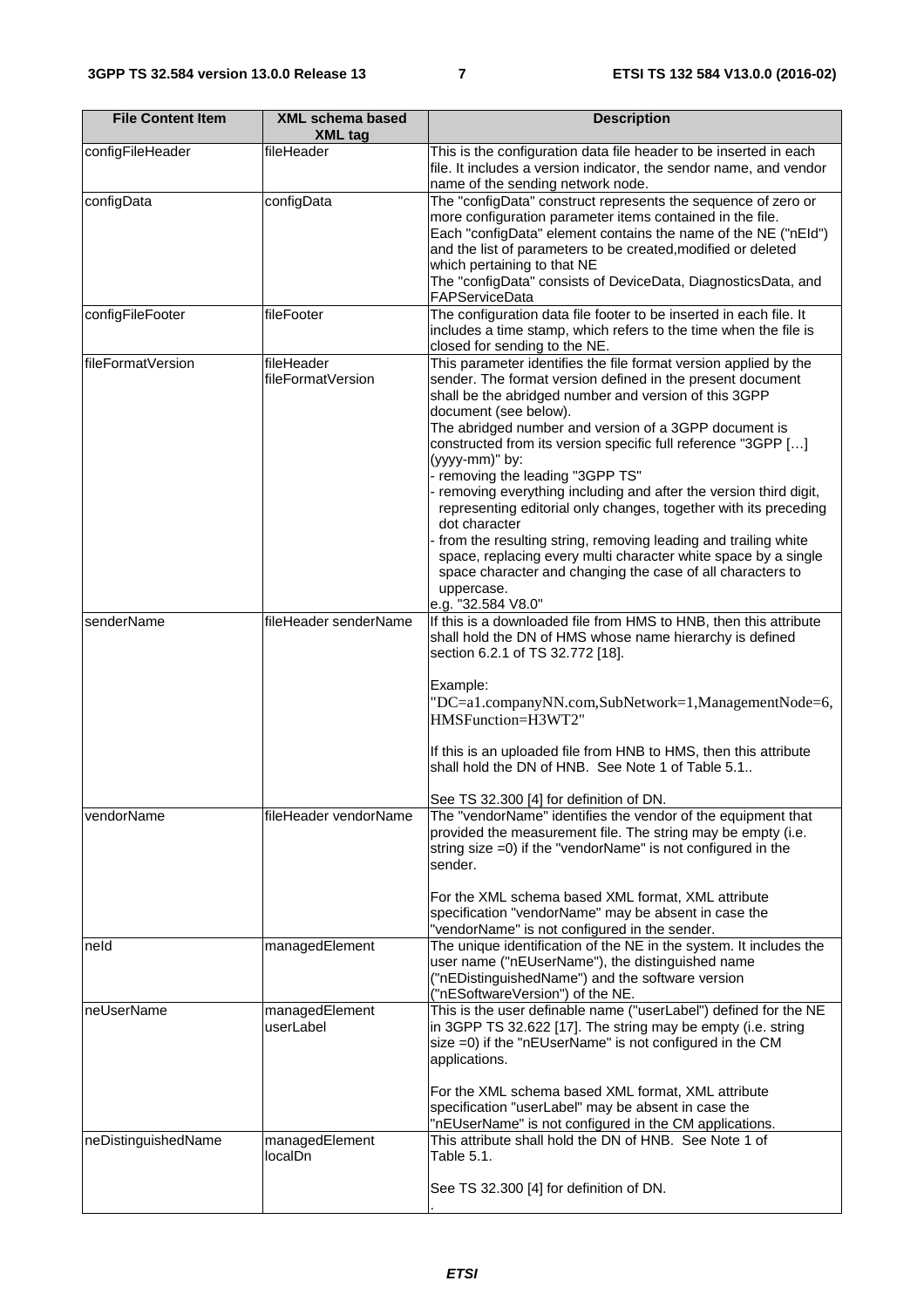| <b>File Content Item</b> | XML schema based<br><b>XML tag</b>                                                                                                                                                                                                                                                    | <b>Description</b>                                                                                                                                                                                                                                                                                                                                                                                                                  |
|--------------------------|---------------------------------------------------------------------------------------------------------------------------------------------------------------------------------------------------------------------------------------------------------------------------------------|-------------------------------------------------------------------------------------------------------------------------------------------------------------------------------------------------------------------------------------------------------------------------------------------------------------------------------------------------------------------------------------------------------------------------------------|
| neSoftwareVersion        | managedElement<br>swVersion                                                                                                                                                                                                                                                           | This is the software version ("swVersion") defined for the NE in<br>3GPP TS 32.622 [17].<br>This is an optional parameter which allows post-processing<br>systems to take care of vendor specific measurements modified<br>between software versions.<br>For the XML schema based XML format, XML attribute<br>specification "swVersion" may be absent in case the<br>"nESoftwareVersion" is not configured in the CM applications. |
| Modifier                 | configData modifier                                                                                                                                                                                                                                                                   | This element is present if the HMS is required to inform the NE<br>whether the parameter information should be used to create,<br>update or delete an specific object instance on the HNB<br>If not present the NE will assume the modification action is<br>update                                                                                                                                                                 |
| <b>HNBDataParameters</b> | configData DeviceInfo<br>configData<br>ManagementServer<br>configData Time<br><b>FAPService DNPrefix</b><br><b>FAPService FAPControl</b><br>FAPService<br>AccessMgmt<br><b>FAPService CellConfig</b><br><b>FAPService Transport</b><br><b>FAPService REM</b><br><b>FAPService GPS</b> | These elements are present if the HMS requires to modify the<br>specific configuration parameters<br>The XML file format definitions implement the configuration<br>structure and parameter definitions defined in broadband forum<br>3GPP TS 32.582 [9] and TR-098 Amendment 2 [16].                                                                                                                                               |
| timestamp                | fileFooter dataTime                                                                                                                                                                                                                                                                   |                                                                                                                                                                                                                                                                                                                                                                                                                                     |

A vendor MAY extend the standardized parameter list with vendor-specific parameters and objects. Vendor-specific parameters and objects MAY be defined either in a separate naming hierarchy or within the standardized naming hierarchy of the XML File Format.

The name of a vendor-specific parameter or object not contained within another vendor-specific object MUST have the following form to align with the Vendor Specific Parameter Definition of TR-098 Amendment 2 [16].

• X <VENDOR> VendorSpecificName

## 4.2 XML schema based CM data file format definition

#### 4.2.1 CM data file XML diagram

Figure 4.1 describes the XML element structure of the CM data file.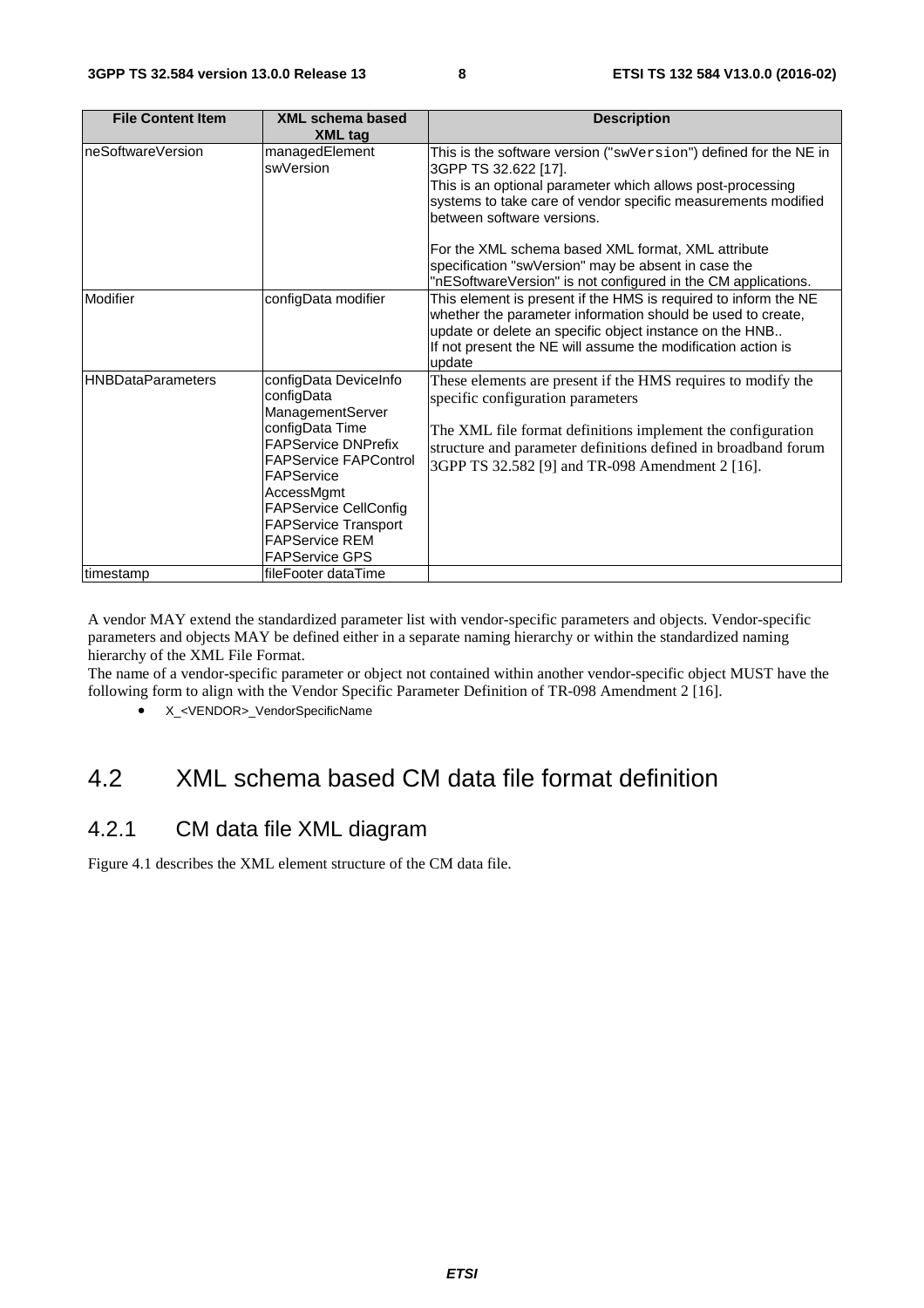

**Figure 4.1: XML diagram of the configuration data file**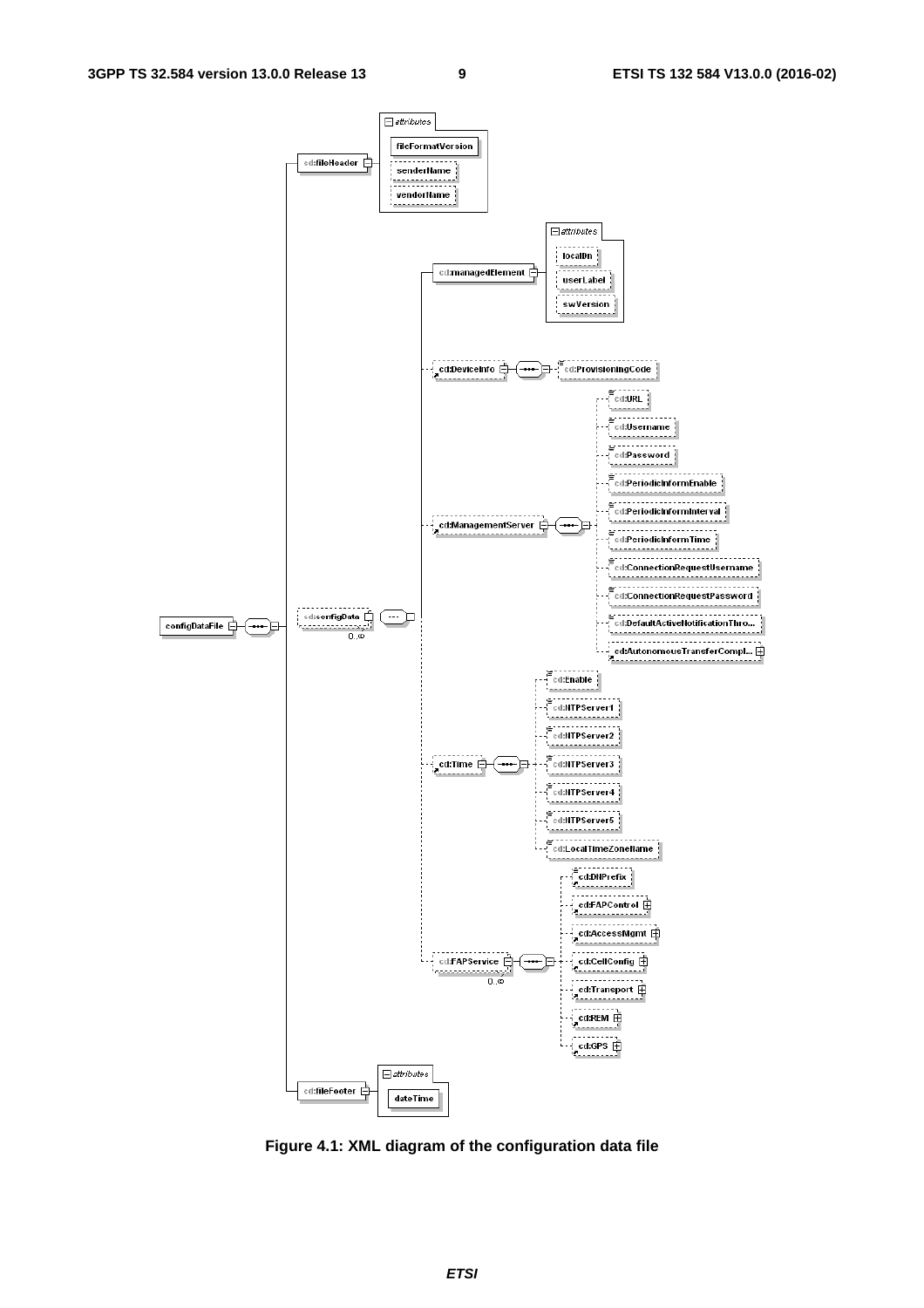#### 4.2.2 CM data file XML schema

The following XML schema configData.xsd is the schema for CM data XML files:

```
<?xml version="1.0" encoding="UTF-8"?> 
< ! - - 3GPP TS 32.584 Configuration Data XML file format definition 
   data file XML schema 
  configData.xsd 
--> 
<schema xmlns:cd="http://www.3gpp.org/ftp/specs/archive/32_series/32.584#configData" 
xmlns="http://www.w3.org/2001/XMLSchema" 
targetNamespace="http://www.3gpp.org/ftp/specs/archive/32_series/32.584#configData" 
elementFormDefault="qualified">
     <!-- Config data XML elements --> 
     <element name="AccessMode"> 
         <simpleType> 
              <restriction base="string"> 
                  <enumeration value="Open Access"/> 
                  <enumeration value="Closed Access"/> 
                  <enumeration value="Hybrid Access"/> 
              </restriction> 
         </simpleType> 
     </element> 
     <element name="BandIndicator"> 
         <simpleType> 
              <restriction base="string"> 
                  <enumeration value="GSM 850"/> 
                  <enumeration value="GSM 900"/> 
                  <enumeration value="DCS 1800"/> 
                  <enumeration value="PCS 1900"/> 
              </restriction> 
         </simpleType> 
     </element> 
     <element name="InServiceHandling"> 
         <simpleType> 
             -<br><restriction base="string">
                  <enumeration value="Immediate"/> 
                  <enumeration value="Delayed"/> 
              </restriction> 
         </simpleType> 
     </element> 
     <element name="MeasurementQuantity-Inter"> 
         <simpleType> 
              <restriction base="string"> 
                  <enumeration value="CPICH Ec/No"/> 
                  <enumeration value="CPICH RSCP"/> 
              </restriction> 
         </simpleType> 
     </element> 
     <element name="MeasurementQuantity-Intra"> 
         <simpleType> 
              <restriction base="string"> 
                  <enumeration value="CPICH Ec/No"/> 
                  <enumeration value="CPICH RSCP"/> 
                  <enumeration value="Pathloss"/> 
              </restriction> 
         </simpleType> 
     </element> 
     <element name="Modifier"> 
         <simpleType> 
              <restriction base="string"> 
                  <enumeration value="create"/> 
                  <enumeration value="delete"/> 
                  <enumeration value="update"/> 
              </restriction> 
          </simpleType> 
     </element> 
     <element name="NonCSGUEAccessDecision"> 
         <simpleType> 
              <restriction base="string"> 
                  <enumeration value="Local"/> 
                  <enumeration value="Query FAP-GW"/> 
                  <enumeration value="By Core"/> 
              </restriction> 
          </simpleType>
```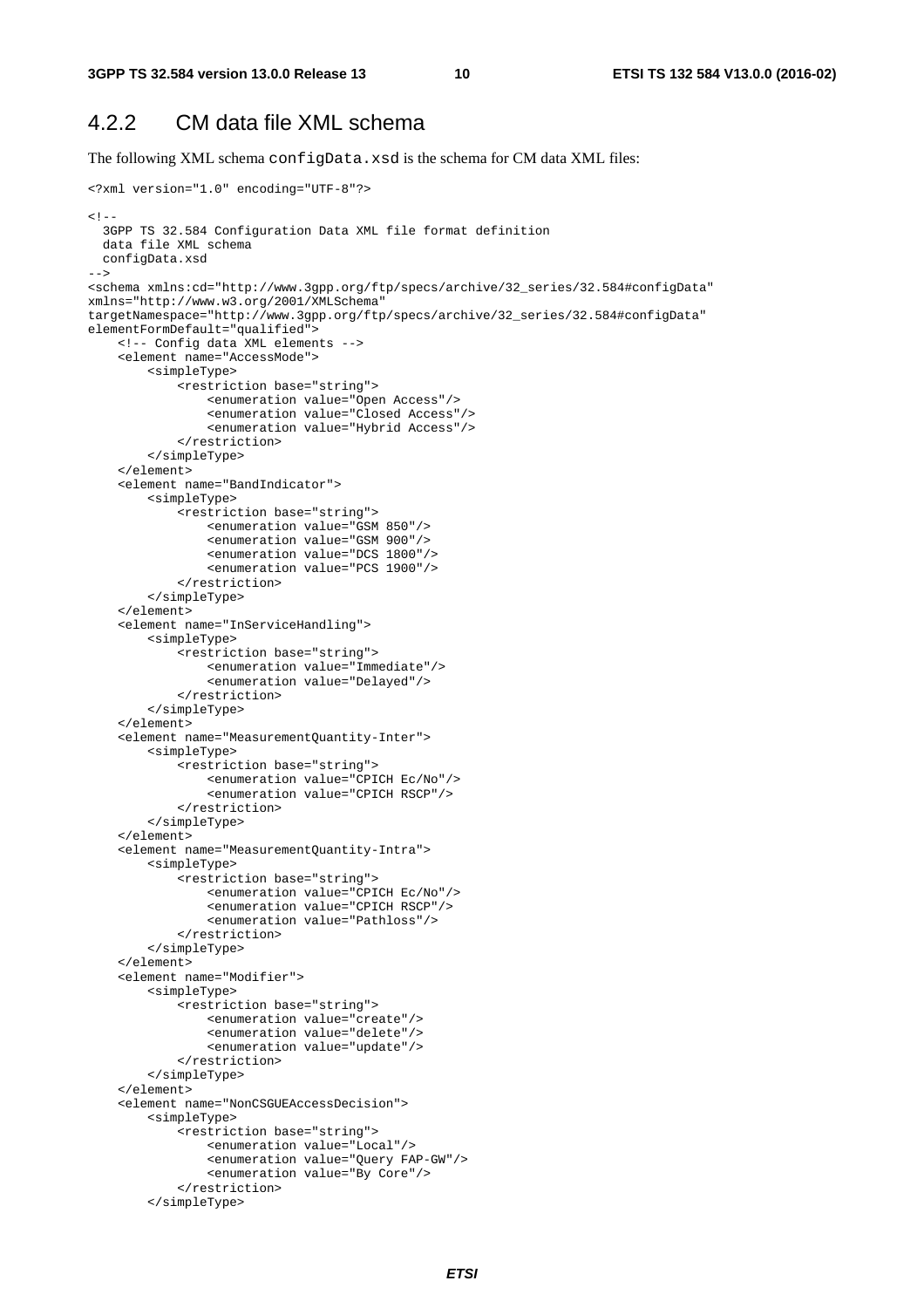```
 </element> 
 <element name="NonHCSTCRMax"> 
     <simpleType> 
         <restriction base="string"> 
              <enumeration value="not used"/> 
              <enumeration value="30"/> 
              <enumeration value="60"/> 
              <enumeration value="120"/> 
              <enumeration value="180"/> 
              <enumeration value="240"/> 
         </restriction> 
     </simpleType> 
 </element> 
 <element name="NonHCSTCRMaxHyst"> 
     <simpleType> 
         <restriction base="string"> 
              <enumeration value="not used"/> 
              <enumeration value="10"/> 
              <enumeration value="20"/> 
              <enumeration value="30"/> 
              <enumeration value="40"/> 
              <enumeration value="50"/> 
              <enumeration value="60"/> 
              <enumeration value="70"/> 
         </restriction> 
     </simpleType> 
 </element> 
 <element name="NumberOfPSCs"> 
     <simpleType> 
         <restriction base="string"> 
              <enumeration value="5"/> 
              <enumeration value="10"/> 
              <enumeration value="15"/> 
              <enumeration value="20"/> 
              <enumeration value="30"/> 
              <enumeration value="40"/> 
              <enumeration value="50"/> 
              <enumeration value="64"/> 
              <enumeration value="80"/> 
              <enumeration value="120"/> 
              <enumeration value="160"/> 
              <enumeration value="256"/> 
              <enumeration value="alltherest"/> 
              <enumeration value="spare3"/> 
              <enumeration value="spare2"/> 
              <enumeration value="spare1"/> 
         </restriction> 
     </simpleType> 
 </element> 
 <element name="PLMNType"> 
     <simpleType> 
         <restriction base="string"> 
              <enumeration value="GSM-MAP"/> 
              <enumeration value="ANSI-41"/> 
         </restriction> 
     </simpleType> 
\epsilon/element>
 <element name="QualityMeasureCPICH"> 
     <simpleType> 
        -<br><restriction base="string">
              <enumeration value="Ec/No"/> 
              <enumeration value="RSCP"/> 
         </restriction> 
     </simpleType> 
 </element> 
 <element name="TCRMax"> 
     <simpleType> 
         <restriction base="string"> 
              <enumeration value="not used"/> 
              <enumeration value="30"/> 
              <enumeration value="60"/> 
              <enumeration value="120"/> 
              <enumeration value="180"/> 
              <enumeration value="240"/> 
         </restriction> 
     </simpleType> 
 </element> 
 <element name="TCRMaxHyst">
```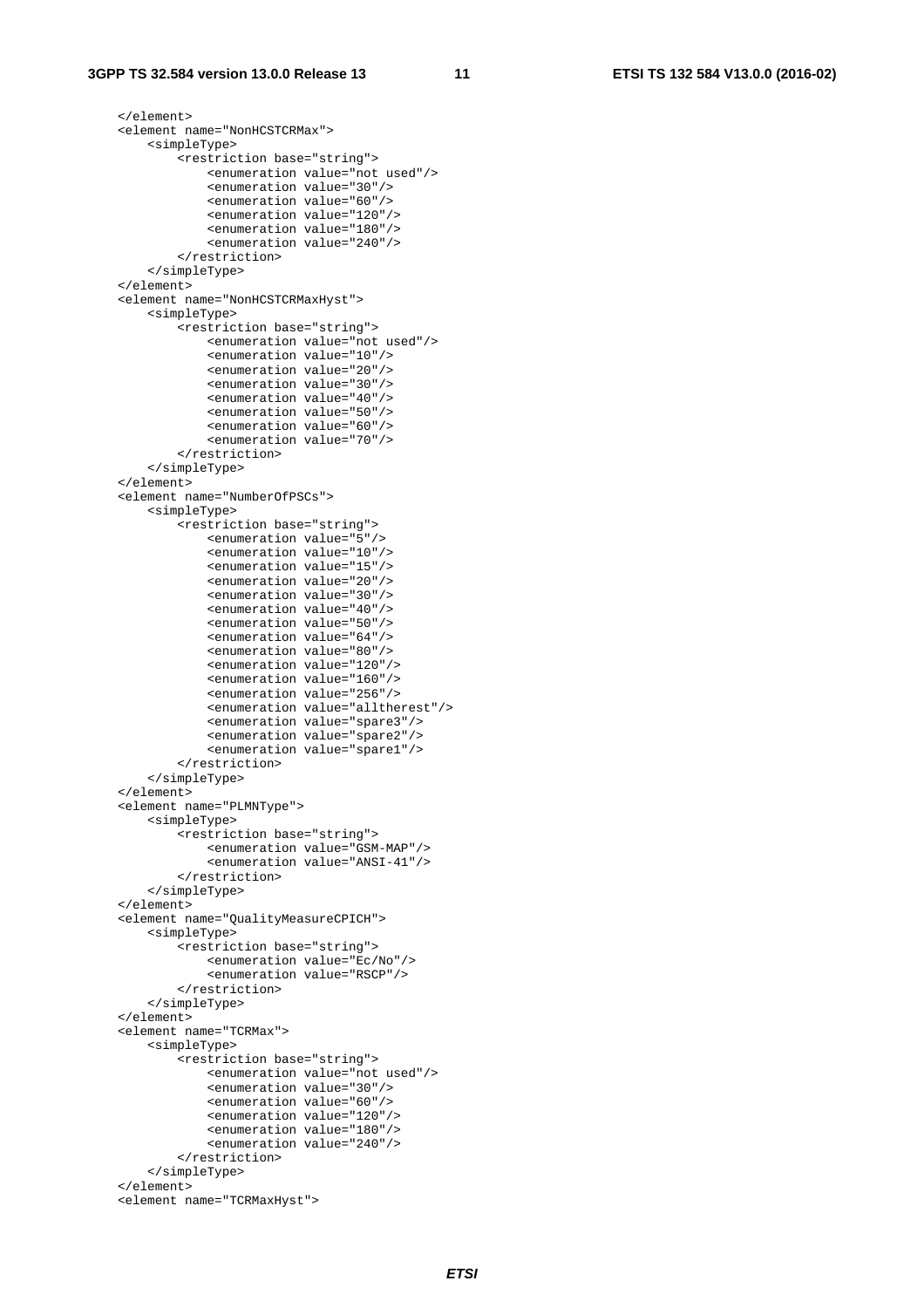```
 <simpleType> 
             <restriction base="string"> 
                 <enumeration value="not used"/> 
                 <enumeration value="10"/> 
                 <enumeration value="20"/> 
                 <enumeration value="30"/> 
                 <enumeration value="40"/> 
                 <enumeration value="50"/> 
                 <enumeration value="60"/> 
                 <enumeration value="70"/> 
            </restriction> 
        </simpleType> 
    </element> 
    <element name="TransferTypeFilter"> 
        <simpleType> 
            <restriction base="string"> 
                 <enumeration value="Upload"/> 
                 <enumeration value="Download"/> 
                 <enumeration value="Both"/> 
            </restriction> 
        </simpleType> 
   \epsilon/element>
    <element name="DeviceInfo"> 
        <complexType> 
            <sequence> 
                <element name="ProvisioningCode" type="string" minOccurs="0"/> 
            </sequence> 
         </complexType> 
    </element> 
    <element name="AutonomousTransferCompletePolicy"> 
        <complexType> 
            <sequence> 
                 <element name="Enable" type="boolean" minOccurs="0"/> 
                 <element ref="cd:TransferTypeFilter" minOccurs="0"/> 
                 <element name="FileTypeFilter" type="string" minOccurs="0"/> 
             </sequence> 
         </complexType> 
    </element> 
    <element name="ManagementServer"> 
        <complexType> 
             <sequence> 
                 <element name="URL" type="string" minOccurs="0"/> 
 <element name="Username" type="string" minOccurs="0"/> 
 <element name="Password" type="string" minOccurs="0"/> 
                 <element name="PeriodicInformEnable" type="boolean" minOccurs="0"/> 
                 <element name="PeriodicInformInterval" type="unsignedInt" minOccurs="0"/> 
                 <element name="PeriodicInformTime" type="dateTime" minOccurs="0"/> 
 <element name="ConnectionRequestUsername" type="string" minOccurs="0"/> 
 <element name="ConnectionRequestPassword" type="string" minOccurs="0"/> 
                 <element name="DefaultActiveNotificationThrottle" type="unsignedInt" minOccurs="0"/> 
                 <element ref="cd:AutonomousTransferCompletePolicy" minOccurs="0"/> 
            </sequence> 
        </complexType> 
    </element> 
    <element name="Time"> 
        <complexType> 
            <sequence> 
                 <element name="Enable" type="boolean" minOccurs="0"/> 
 <element name="NTPServer1" type="string" minOccurs="0"/> 
 <element name="NTPServer2" type="string" minOccurs="0"/> 
                 <element name="NTPServer3" type="string" minOccurs="0"/> 
                 <element name="NTPServer4" type="string" minOccurs="0"/> 
                 <element name="NTPServer5" type="string" minOccurs="0"/> 
                 <element name="LocalTimeZoneName" type="string" minOccurs="0"/> 
            </sequence> 
        </complexType> 
    </element> 
    <element name="DNPrefix" type="string"/> 
    <element name="Gateway"> 
        <complexType> 
             <sequence> 
                 <element name="SecGWServer1" type="string" minOccurs="0"/> 
                 <element name="SecGWServer2" type="string" minOccurs="0"/> 
 <element name="SecGWServer3" type="string" minOccurs="0"/> 
 <element name="FAPGWServer1" type="string" minOccurs="0"/> 
                 <element name="FAPGWServer2" type="string" minOccurs="0"/> 
                 <element name="FAPGWServer3" type="string" minOccurs="0"/> 
                 <element name="FAPGWPort" type="unsignedInt" minOccurs="0"/>
```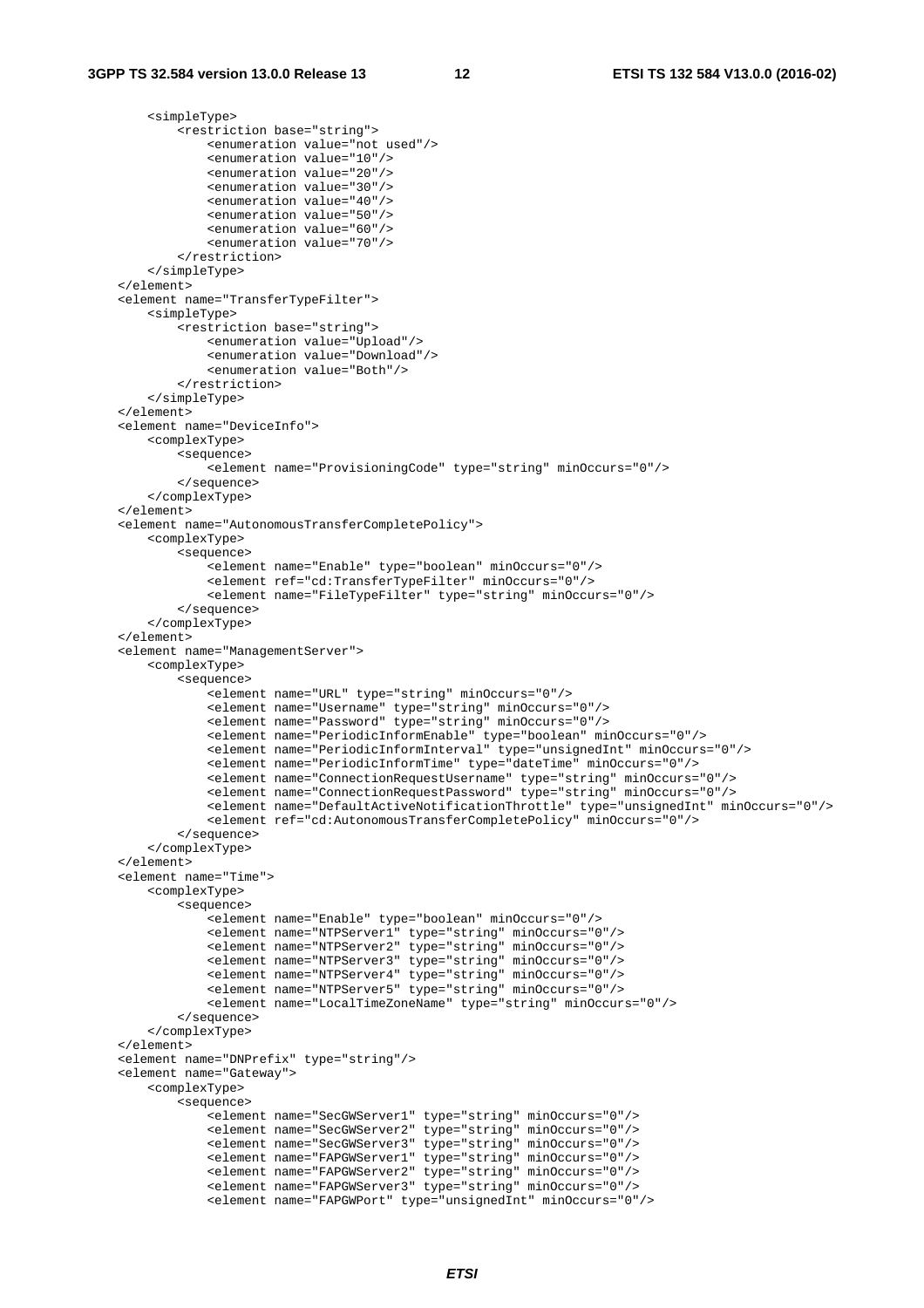```
 </sequence> 
         </complexType> 
    </element> 
    <element name="SelfConfig"> 
         <complexType> 
             <sequence> 
                 <element name="UARFCNSelfConfigEnable" type="boolean" minOccurs="0"/> 
                 <element name="PrimaryScramblingCodeSelfConfigEnable" type="boolean" minOccurs="0"/> 
                 <element name="MaxFAPTxPowerSelfConfigEnable" type="boolean" minOccurs="0"/> 
                 <element name="PCPICHPowerSelfConfigEnable" type="boolean" minOccurs="0"/> 
                 <element name="MaxULTxPowerSelfConfigEnable" type="boolean" minOccurs="0"/> 
                 <element name="LACRACURASelfConfigEnable" type="boolean" minOccurs="0"/> 
                 <element name="NeighborListSelfConfigEnable" type="boolean" minOccurs="0"/> 
                 <element name="CellReSelectionSelfConfigEnable" type="boolean" minOccurs="0"/> 
 <element name="IntraFreqMeasSelfConfigEnable" type="boolean" minOccurs="0"/> 
 <element name="InterFreqMeasSelfConfigEnable" type="boolean" minOccurs="0"/> 
                 <element name="InterRATMeasSelfConfigEnable" type="boolean" minOccurs="0"/> 
                 <element name="UEInternalMeasConfigEnable" type="boolean" minOccurs="0"/> 
             </sequence> 
         </complexType> 
    </element> 
    <element name="UMTS"> 
         <complexType> 
             <sequence> 
                 <element ref="cd:SelfConfig" minOccurs="0"/> 
                 <element ref="cd:Gateway" minOccurs="0"/> 
             </sequence> 
         </complexType> 
    </element> 
    <element name="AdminState" type="boolean"/> 
    <element name="SelfConfigEvents" type="string"/> 
    <element name="EnclosureTamperingDetected" type="boolean"/> 
    <element name="FAPControl"> 
         <complexType> 
             <sequence> 
                 <element ref="cd:AdminState" minOccurs="0"/> 
                 <element ref="cd:SelfConfigEvents" minOccurs="0"/> 
                 <element ref="cd:EnclosureTamperingDetected" minOccurs="0"/> 
                 <element ref="cd:UMTS" minOccurs="0"/> 
             </sequence> 
         </complexType> 
    </element> 
    <element name="CSGMembershipDeterminedLocally" type="boolean"/> 
    <element name="HNBName" type="string"/> 
    <element name="HomeZoneName"> 
         <simpleType> 
             <restriction base="string"> 
                 <maxLength value="48"/> 
             </restriction> 
          </simpleType> 
    </element> 
    <element name="MaxConcurrentCSGUsers" type="integer"/> 
    <element name="CSGID" type="unsignedInt"/> 
    <element name="AccessControlList" type="string"/> 
    <element name="MemberDetail"> 
         <complexType> 
             <sequence> 
                 <element ref="cd:Modifier" minOccurs="0"/> 
                 <element name="Enable" type="boolean" minOccurs="0"/> 
                 <element name="IMSI" type="string" minOccurs="0"/> 
                 <element name="MSISDN" type="string" minOccurs="0"/> 
                 <element name="MembershipExpires" type="dateTime" minOccurs="0"/> 
             </sequence> 
         </complexType> 
    </element> 
    <element name="AccessMgmt"> 
         <complexType> 
             <sequence> 
                 <element ref="cd:AccessMode" minOccurs="0"/> 
                 <element ref="cd:NonCSGUEAccessDecision" minOccurs="0"/> 
                 <element ref="cd:CSGMembershipDeterminedLocally" minOccurs="0"/> 
                 <element ref="cd:HNBName" minOccurs="0"/> 
                 <element ref="cd:HomeZoneName" minOccurs="0"/> 
                 <element ref="cd:MaxConcurrentCSGUsers" minOccurs="0"/> 
                 <element ref="cd:CSGID" minOccurs="0"/> 
                 <element ref="cd:AccessControlList" minOccurs="0"/> 
 <element ref="cd:MemberDetail" minOccurs="0" maxOccurs="unbounded"/> 
 <element ref="cd:LocalIPAccess" minOccurs="0"/>
```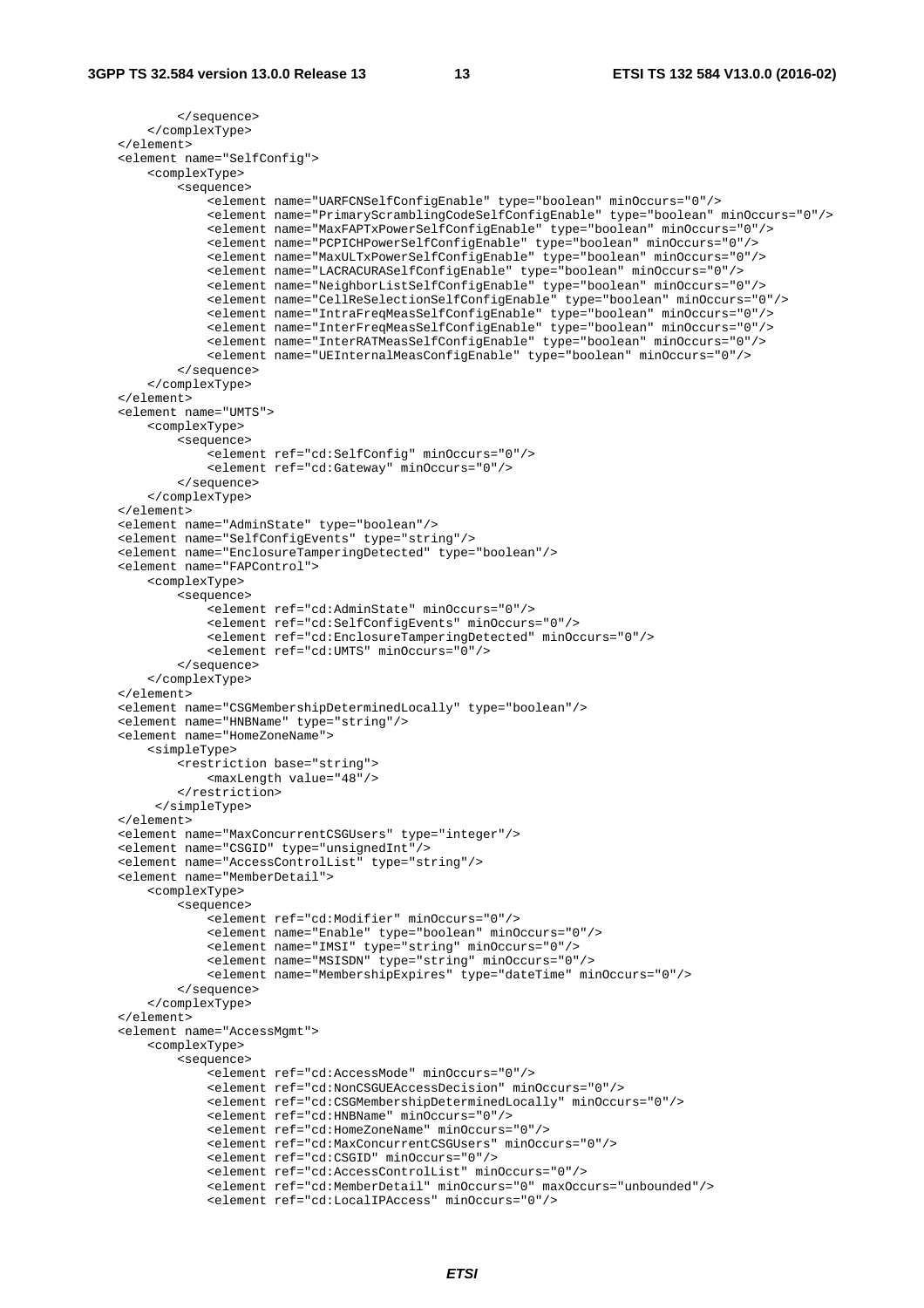```
 </sequence> 
         </complexType> 
     </element> 
     <element name="CN"> 
         <complexType> 
             <sequence> 
                  <element ref="cd:PLMNType" minOccurs="0"/> 
                  <element name="PLMNID" type="string" minOccurs="0"/> 
                  <element name="EquivPLMNID" type="string" minOccurs="0"/> 
                  <element name="SAC" type="unsignedInt" minOccurs="0"/> 
                  <element name="LACRAC" type="string" minOccurs="0"/> 
                  <element name="CSDomain" minOccurs="0"> 
                      <complexType> 
                          <sequence> 
                              <element name="T3212" type="unsignedInt" minOccurs="0"/> 
                              <element name="IMSIAttachDetachEnable" type="boolean" minOccurs="0"/> 
                          </sequence> 
                      </complexType> 
                  </element> 
                  <element name="PSDomain" minOccurs="0"> 
                     <complexType> 
                          <sequence> 
                              <element name="NetworkModeOperationCombined" type="boolean" 
minOccurs="0"/> 
                          </sequence> 
                      </complexType> 
                 </element> 
             </sequence> 
         </complexType> 
    \epsilon/element>
     <element name="CSG"> 
         <complexType> 
            -<br><sequence>
                -<br><element name="UARFCNDLList" type="string" minOccurs="0"/>
                  <element name="CSGPSCSplitInfo" minOccurs="0"> 
                      <complexType> 
                          <sequence> 
                             .<br><element name="StartPSCRange1Coefficient" type="unsignedInt"
minOccurs="0"/> 
                              <element ref="cd:NumberOfPSCs" minOccurs="0"/> 
                              <element name="PSCRange2Offset" type="unsignedInt" minOccurs="0"/> 
                          </sequence> 
                      </complexType> 
                 </element> 
             </sequence> 
         </complexType> 
     </element> 
     <element name="CellSelection"> 
         <complexType> 
             <sequence> 
                 <element ref="cd:QualityMeasureCPICH" minOccurs="0"/> 
                  <element name="QqualMin" type="integer" minOccurs="0"/> 
                  <element name="QqualMinOffset" type="unsignedInt" minOccurs="0"/> 
                  <element name="QRxLevMin" type="integer" minOccurs="0"/> 
                  <element name="DeltaQRxLevMin" type="integer" minOccurs="0"/> 
                 <element name="QRxLevMinOffset" type="unsignedInt" minOccurs="0"/> 
                  <element name="QHyst1s" type="unsignedInt" minOccurs="0"/> 
                 <element name="QHyst2s" type="unsignedInt" minOccurs="0"/> 
                  <element name="TReselections" type="unsignedInt" minOccurs="0"/> 
                 <element name="SIntrasearch" type="integer" minOccurs="0"/> 
                 <element name="SIntersearch" type="integer" minOccurs="0"/> 
                  <element name="SSearchHCS" type="integer" minOccurs="0"/> 
                  <element name="SSearchRAT" type="integer" minOccurs="0"/> 
 <element name="SHCSRAT" type="integer" minOccurs="0"/> 
 <element name="SLimitSearchRAT" type="integer" minOccurs="0"/> 
                 <element ref="cd:NonHCSTCRMax" minOccurs="0"/> 
                  <element name="NonHCSNCR" type="unsignedInt" minOccurs="0"/> 
                  <element ref="cd:NonHCSTCRMaxHyst" minOccurs="0"/> 
 <element name="QHCS" type="unsignedInt" minOccurs="0"/> 
 <element name="UseOfHCS" type="boolean" minOccurs="0"/> 
                  <element name="HCSPrio" type="unsignedInt" minOccurs="0"/> 
                  <element ref="cd:TCRMax" minOccurs="0"/> 
                 <element name="NCR" type="unsignedInt" minOccurs="0"/> 
                 <element ref="cd:TCRMaxHyst" minOccurs="0"/> 
                  <element name="UETxPwrMaxRACH" type="integer" minOccurs="0"/> 
              </sequence> 
         </complexType> 
     </element>
```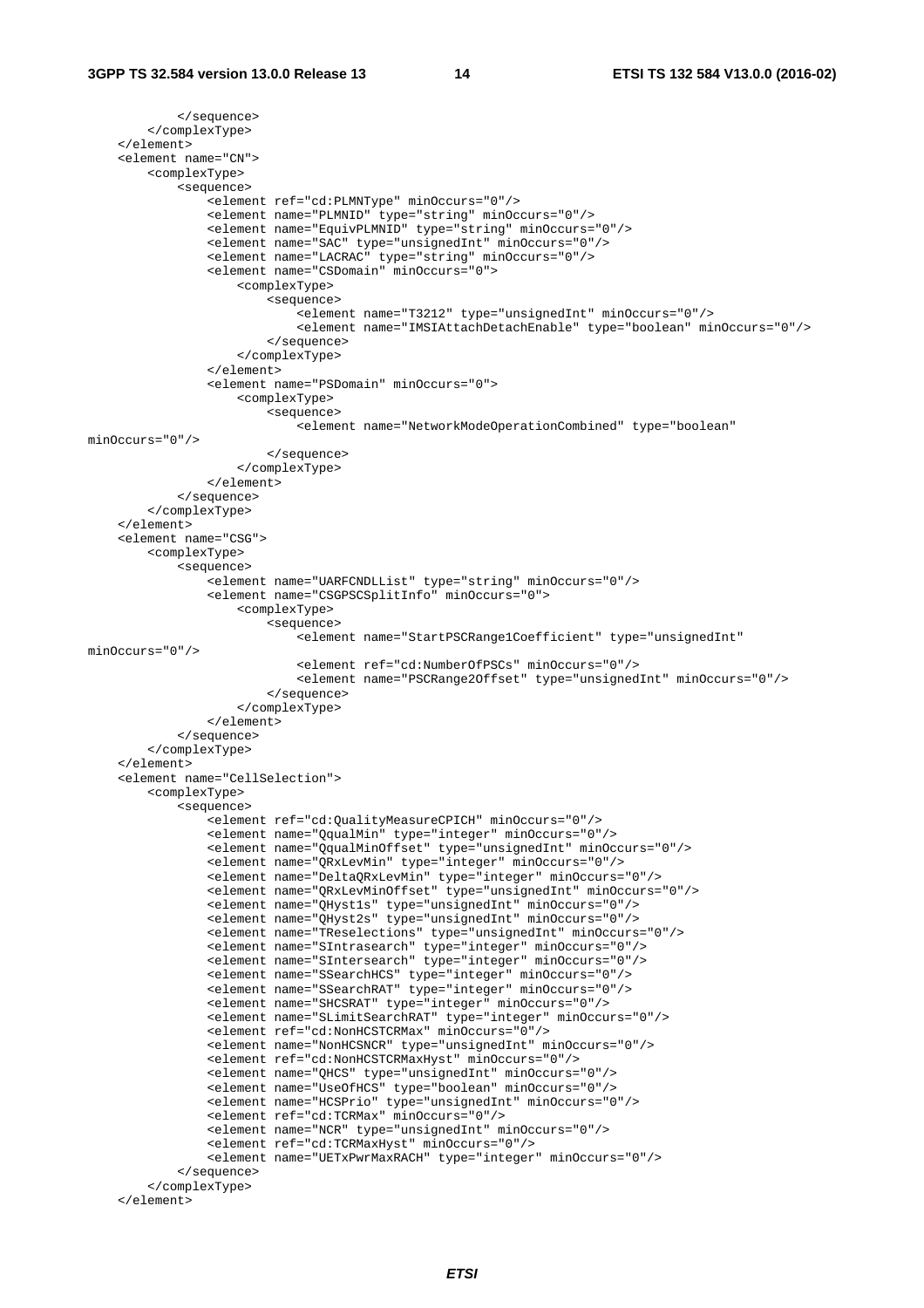```
 <element name="RRCTimers"> 
        <complexType> 
            <sequence> 
 <element name="T300" type="unsignedInt" minOccurs="0"/> 
 <element name="T301" type="unsignedInt" minOccurs="0"/> 
                <element name="T302" type="unsignedInt" minOccurs="0"/> 
 <element name="T304" type="unsignedInt" minOccurs="0"/> 
 <element name="T305" type="unsignedInt" minOccurs="0"/> 
                <element name="T307" type="unsignedInt" minOccurs="0"/> 
                <element name="T308" type="unsignedInt" minOccurs="0"/> 
                <element name="T309" type="unsignedInt" minOccurs="0"/> 
 <element name="T310" type="unsignedInt" minOccurs="0"/> 
 <element name="T311" type="unsignedInt" minOccurs="0"/> 
                <element name="T312" type="unsignedInt" minOccurs="0"/> 
 <element name="T313" type="unsignedInt" minOccurs="0"/> 
 <element name="T314" type="unsignedInt" minOccurs="0"/> 
 <element name="T315" type="unsignedInt" minOccurs="0"/> 
 <element name="T316" type="unsignedInt" minOccurs="0"/> 
                <element name="T317" type="unsignedInt" minOccurs="0"/> 
 <element name="N300" type="unsignedInt" minOccurs="0"/> 
 <element name="N301" type="unsignedInt" minOccurs="0"/> 
                <element name="N302" type="unsignedInt" minOccurs="0"/> 
 <element name="N304" type="unsignedInt" minOccurs="0"/> 
 <element name="N310" type="unsignedInt" minOccurs="0"/> 
 <element name="N312" type="unsignedInt" minOccurs="0"/> 
 <element name="N313" type="unsignedInt" minOccurs="0"/> 
                <element name="N315" type="unsignedInt" minOccurs="0"/> 
                <element name="WaitTime" type="unsignedInt" minOccurs="0"/> 
            </sequence> 
        </complexType> 
    </element> 
    <element name="DRX"> 
        <complexType> 
            <sequence> 
                <element name="DRXCycleLengthCoefficientCS" type="unsignedInt" minOccurs="0"/> 
                <element name="DRXCycleLengthCoefficientPS" type="unsignedInt" minOccurs="0"/> 
                <element name="UTRANDRXCycleLengthCoefficient" type="unsignedInt" minOccurs="0"/> 
            </sequence> 
        </complexType> 
    </element> 
    <element name="PowerControl"> 
        <complexType> 
            <sequence> 
                <element name="ConstantValue" type="integer" minOccurs="0"/> 
                <element name="PowerRampStepUp" type="unsignedInt" minOccurs="0"/> 
                <element name="PreambleRetransMax" type="unsignedInt" minOccurs="0"/> 
                <element name="PersistenceScaleFactor" type="unsignedInt" minOccurs="0"/> 
                <element name="MMax" type="unsignedInt" minOccurs="0"/> 
 <element name="NB01Min" type="unsignedInt" minOccurs="0"/> 
 <element name="NB01Max" type="unsignedInt" minOccurs="0"/> 
            </sequence> 
        </complexType> 
    </element> 
    <element name="CellRestriction"> 
        <complexType> 
            <sequence> 
                <element name="CellBarred" type="boolean" minOccurs="0"/> 
                <element name="IntraFreqCellReselectionIndicator" type="boolean" minOccurs="0"/> 
                <element name="TBarred" type="unsignedInt" minOccurs="0"/> 
                <element name="AccessClassBarredListCS" type="string" minOccurs="0"/> 
                <element name="AccessClassBarredListPS" type="string" minOccurs="0"/> 
                <element name="CellReservedForOperatorUse" type="boolean" minOccurs="0"/> 
            </sequence> 
        </complexType> 
    </element> 
    <element name="IntraFreqMeas"> 
        <complexType> 
            <sequence> 
                <element ref="cd:MeasurementQuantity-Intra" minOccurs="0"/> 
                <element name="FilterCoefficient" type="unsignedInt" minOccurs="0"/> 
                <element name="IntraFrequencyEventIdentity" type="string" minOccurs="0"/> 
 <element name="TriggeringCondition2Event1a" type="string" minOccurs="0"/> 
 <element name="TriggeringCondition1Event1b" type="string" minOccurs="0"/> 
 <element name="TriggeringCondition2Event1e" type="string" minOccurs="0"/> 
 <element name="TriggeringCondition1Event1f" type="string" minOccurs="0"/> 
                <element name="ReportingRangeEvent1a" type="unsignedInt" minOccurs="0"/> 
                <element name="ReportingRangeEvent1b" type="unsignedInt" minOccurs="0"/> 
                <element name="WeightingFactorEvent1a" type="unsignedInt" minOccurs="0"/>
```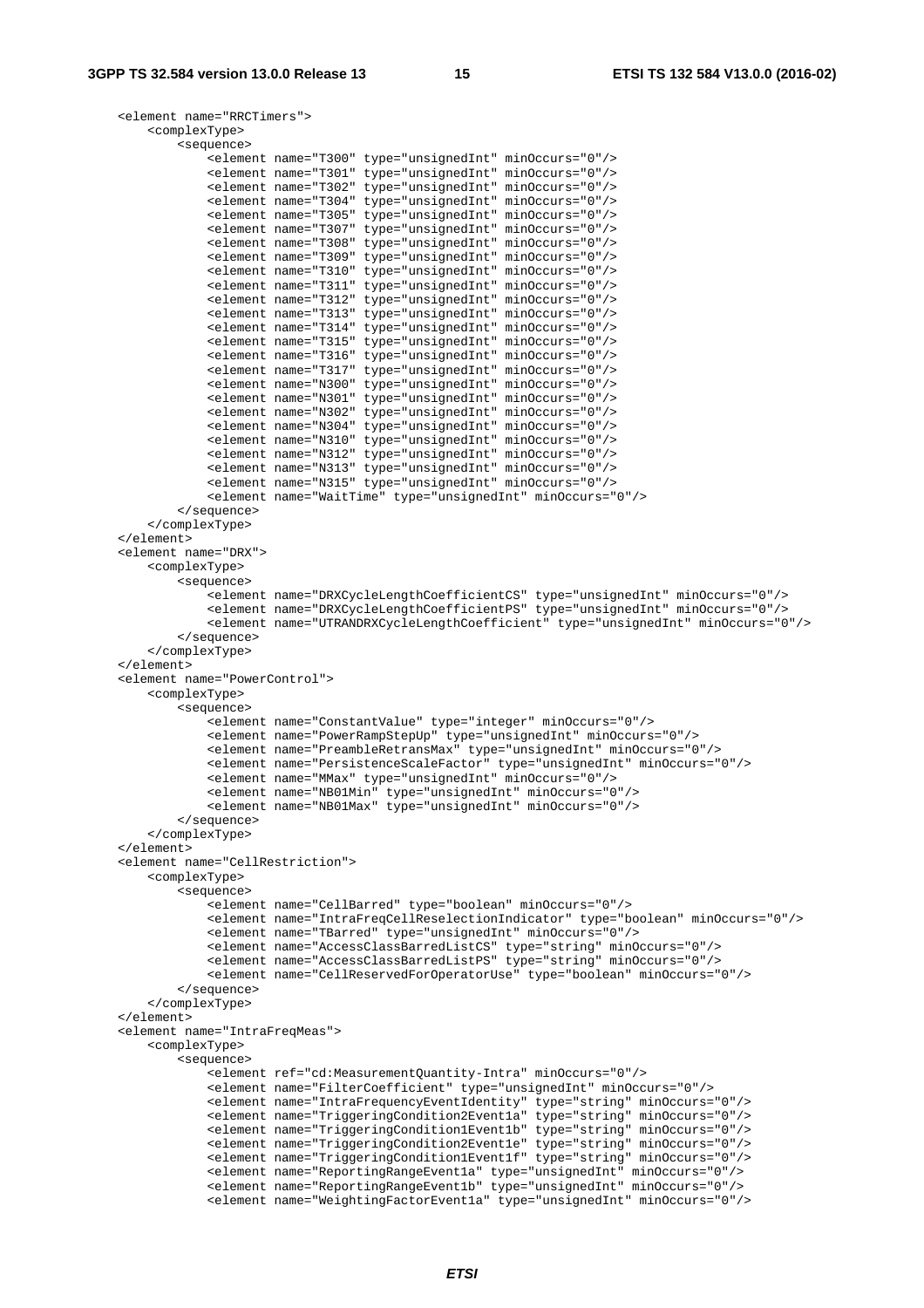```
 <element name="WeightingFactorEvent1b" type="unsignedInt" minOccurs="0"/> 
                <element name="ReportDeactivationThresholdEvent1a" type="unsignedInt" 
minOccurs="0"/> 
 <element name="ReportingAmountEvent1a" type="integer" minOccurs="0"/> 
 <element name="ReportingAmountEvent1c" type="integer" minOccurs="0"/> 
                <element name="ReportingIntervalEvent1a" type="unsignedInt" minOccurs="0"/> 
                <element name="ReportingIntervalEvent1c" type="unsignedInt" minOccurs="0"/> 
                <element name="HysteresisEvent1a" type="unsignedInt" minOccurs="0"/> 
                <element name="HysteresisEvent1b" type="unsignedInt" minOccurs="0"/> 
                <element name="HysteresisEvent1c" type="unsignedInt" minOccurs="0"/> 
                <element name="HysteresisEvent1e" type="unsignedInt" minOccurs="0"/> 
                <element name="HysteresisEvent1f" type="unsignedInt" minOccurs="0"/> 
 <element name="TimeToTriggerEvent1a" type="unsignedInt" minOccurs="0"/> 
 <element name="TimeToTriggerEvent1b" type="unsignedInt" minOccurs="0"/> 
 <element name="TimeToTriggerEvent1c" type="unsignedInt" minOccurs="0"/> 
 <element name="TimeToTriggerEvent1e" type="unsignedInt" minOccurs="0"/> 
                <element name="TimeToTriggerEvent1f" type="unsignedInt" minOccurs="0"/> 
 <element name="ThresholdUsedFrequencyEvent1e" type="integer" minOccurs="0"/> 
 <element name="ThresholdUsedFrequencyEvent1f" type="integer" minOccurs="0"/> 
                <element name="ReplacementActivationThresholdEvent1c" type="unsignedInt" 
minOccurs="0"/> 
            </sequence> 
         </complexType> 
    </element> 
    <element name="InterFreqMeas"> 
        <complexType> 
            <sequence> 
                <element ref="cd:MeasurementQuantity-Inter" minOccurs="0"/> 
                <element name="FilterCoefficient" type="unsignedInt" minOccurs="0"/> 
 <element name="InterFrequencyEventIdentity" type="string" minOccurs="0"/> 
 <element name="WeightingFactorEvent2a" type="unsignedInt" minOccurs="0"/> 
                <element name="WeightingFactorEvent2b" type="unsignedInt" minOccurs="0"/> 
 <element name="WeightingFactorEvent2d" type="unsignedInt" minOccurs="0"/> 
 <element name="WeightingFactorEvent2f" type="unsignedInt" minOccurs="0"/> 
 <element name="HysteresisEvent2a" type="unsignedInt" minOccurs="0"/> 
 <element name="HysteresisEvent2b" type="unsignedInt" minOccurs="0"/> 
                <element name="HysteresisEvent2d" type="unsignedInt" minOccurs="0"/> 
                <element name="HysteresisEvent2f" type="unsignedInt" minOccurs="0"/> 
                <element name="TimeToTriggerEvent2a" type="unsignedInt" minOccurs="0"/> 
                <element name="TimeToTriggerEvent2b" type="unsignedInt" minOccurs="0"/> 
 <element name="TimeToTriggerEvent2d" type="unsignedInt" minOccurs="0"/> 
 <element name="TimeToTriggerEvent2f" type="unsignedInt" minOccurs="0"/> 
 <element name="ThresholdUsedFrequencyEvent2b" type="integer" minOccurs="0"/> 
 <element name="ThresholdUsedFrequencyEvent2d" type="integer" minOccurs="0"/> 
                <element name="ThresholdUsedFrequencyEvent2f" type="integer" minOccurs="0"/> 
            </sequence> 
        </complexType> 
    </element> 
     <element name="InterRATMeas"> 
        <complexType> 
            <sequence> 
                <element name="GSMFilterCoefficient" type="unsignedInt" minOccurs="0"/> 
                <element name="BSICVerificationRequired" type="boolean" minOccurs="0"/> 
                <element name="WeightingFactor" type="unsignedInt" minOccurs="0"/> 
                <element name="Hysteresis" type="unsignedInt" minOccurs="0"/> 
                <element name="TimeToTrigger" type="unsignedInt" minOccurs="0"/> 
                <element name="ThresholdOwnSystem" type="integer" minOccurs="0"/> 
                <element name="ThresholdOtherSystem" type="integer" minOccurs="0"/> 
            </sequence> 
        </complexType> 
    </element> 
     <element name="UEInternalMeas"> 
        <complexType> 
            <sequence> 
               .<br><element name="FilterCoefficient" type="unsignedInt" minOccurs="0"/>
                <element name="UETxPwrThresholdEvent6a" type="integer" minOccurs="0"/> 
                <element name="TimeToTriggerEvent6a" type="unsignedInt" minOccurs="0"/> 
                <element name="UETxPwrThresholdEvent6b" type="integer" minOccurs="0"/> 
                <element name="TimeToTriggerEvent6b" type="unsignedInt" minOccurs="0"/> 
            </sequence> 
         </complexType> 
     </element> 
    <element name="RF"> 
         <complexType> 
            <sequence> 
                <element name="UARFCNDL" type="string" minOccurs="0"/> 
 <element name="UARFCNDLToProtect" type="string" minOccurs="0"/> 
 <element name="PrimaryScramblingCode" type="string" minOccurs="0"/>
```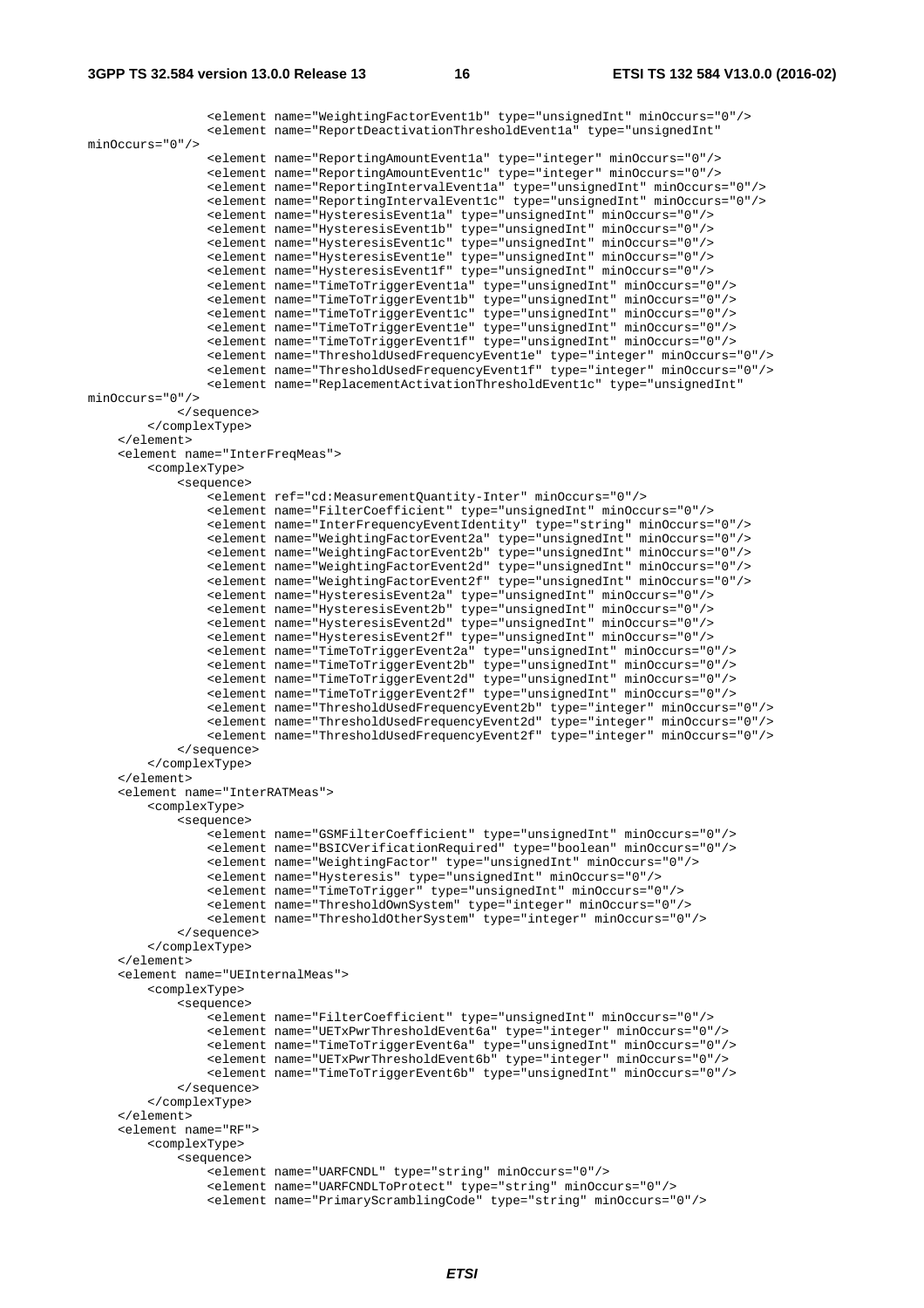```
 <element name="MaxFAPTxPower" type="string" minOccurs="0"/> 
 <element name="MaxULTxPower" type="string" minOccurs="0"/> 
 <element name="PCPICHPower" type="string" minOccurs="0"/> 
                 <element name="PowerOffsetPilotDPDCH" type="unsignedInt" minOccurs="0"/> 
                 <element name="FAPCoverageTarget" type="unsignedInt" minOccurs="0"/> 
                 <element name="PSCHPower" type="integer" minOccurs="0"/> 
                 <element name="SSCHPower" type="integer" minOccurs="0"/> 
                 <element name="PICHPower" type="integer" minOccurs="0"/> 
                 <element name="PCHPower" type="integer" minOccurs="0"/> 
                 <element name="FACHPower" type="integer" minOccurs="0"/> 
                 <element name="BCHPower" type="integer" minOccurs="0"/> 
                 <element name="AICHPower" type="integer" minOccurs="0"/> 
                 <element name="CTCHAllocationPeriod" type="unsignedInt" minOccurs="0"/> 
                 <element name="CBSFrameOffset" type="unsignedInt" minOccurs="0"/> 
                 <element name="MaxTTI" type="unsignedInt" minOccurs="0"/> 
             </sequence> 
         </complexType> 
    </element> 
    <element name="IntraFreqCell"> 
        <complexType> 
             <sequence> 
                 <element ref="cd:Modifier" minOccurs="0"/> 
                 <element name="Enable" type="boolean" minOccurs="0"/> 
                 <element name="MustInclude" type="boolean" minOccurs="0"/> 
                 <element name="PLMNID" type="string" minOccurs="0"/> 
                 <element name="RNCID" type="unsignedInt" minOccurs="0"/> 
                 <element name="CID" type="unsignedInt" minOccurs="0"/> 
                 <element name="LAC" type="unsignedInt" minOccurs="0"/> 
                 <element name="RAC" type="unsignedInt" minOccurs="0"/> 
                 <element name="URA" type="unsignedInt" minOccurs="0"/> 
                 <element name="PCPICHScramblingCode" type="unsignedInt" minOccurs="0"/> 
                 <element name="PCPICHTxPower" type="integer" minOccurs="0"/> 
             </sequence> 
         </complexType> 
   \epsilon/element>
    <element name="InterFreqCell"> 
        <complexType> 
             <sequence> 
                 <element ref="cd:Modifier" minOccurs="0"/> 
                 <element name="Enable" type="boolean" minOccurs="0"/> 
                 <element name="MustInclude" type="boolean" minOccurs="0"/> 
                 <element name="PLMNID" type="string" minOccurs="0"/> 
                 <element name="RNCID" type="unsignedInt" minOccurs="0"/> 
                 <element name="CID" type="unsignedInt" minOccurs="0"/> 
                 <element name="LAC" type="unsignedInt" minOccurs="0"/> 
 <element name="RAC" type="unsignedInt" minOccurs="0"/> 
 <element name="URA" type="unsignedInt" minOccurs="0"/> 
 <element name="UARFCNUL" type="unsignedInt" minOccurs="0"/> 
 <element name="UARFCNDL" type="unsignedInt" minOccurs="0"/> 
                 <element name="PCPICHScramblingCode" type="unsignedInt" minOccurs="0"/> 
                 <element name="PCPICHTxPower" type="integer" minOccurs="0"/> 
             </sequence> 
        </complexType> 
    </element> 
    <element name="InterRATCell"> 
        <complexType> 
             <sequence> 
                 <element name="GSM" minOccurs="0" maxOccurs="unbounded"> 
                     <complexType> 
                         <sequence> 
                             <element ref="cd:Modifier" minOccurs="0"/> 
                             <element name="Enable" type="boolean" minOccurs="0"/> 
                             <element name="MustInclude" type="boolean" minOccurs="0"/> 
                             <element name="PLMNID" type="string" minOccurs="0"/> 
                             <element name="LAC" type="unsignedInt" minOccurs="0"/> 
                             <element name="BSIC" type="unsignedInt" minOccurs="0"/> 
                             <element name="CI" type="unsignedInt" minOccurs="0"/> 
                             <element ref="cd:BandIndicator" minOccurs="0"/> 
                             <element name="BCCHARFCN" type="unsignedInt" minOccurs="0"/> 
                         </sequence> 
                     </complexType> 
                 </element> 
             </sequence> 
         </complexType> 
    </element> 
    <element name="NeighborList"> 
        <complexType>
```

```
 <sequence>
```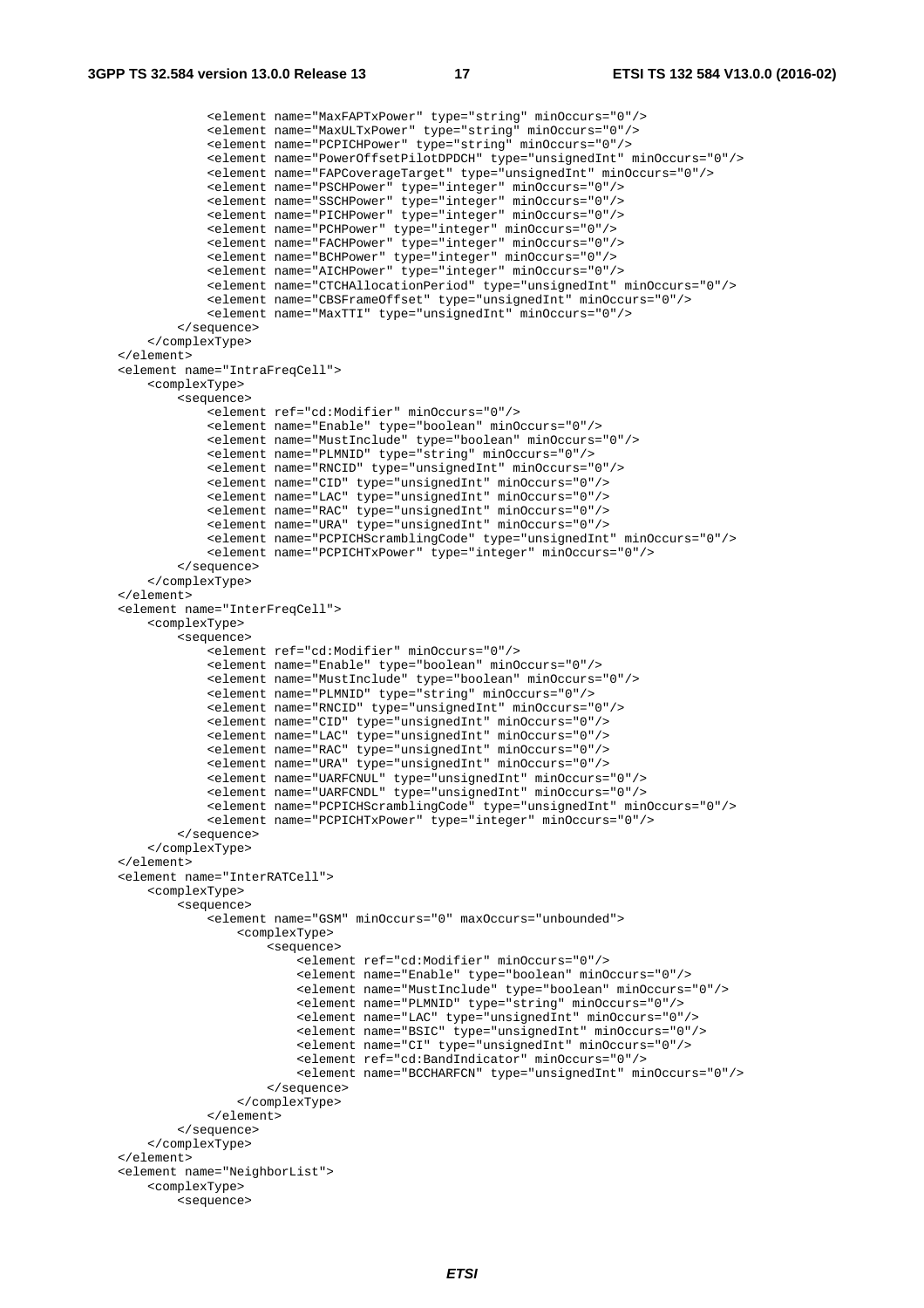```
 <element ref="cd:IntraFreqCell" minOccurs="0" maxOccurs="unbounded"/> 
                 <element ref="cd:InterFreqCell" minOccurs="0" maxOccurs="unbounded"/> 
                 <element ref="cd:InterRATCell" minOccurs="0"/> 
             </sequence> 
         </complexType> 
     </element> 
     <element name="FDDFAP"> 
         <complexType> 
             <sequence> 
                 <element name="HSFlag" type="boolean" minOccurs="0"/> 
                 <element name="HSEnable" type="boolean" minOccurs="0"/> 
                 <element name="NumOfHSPDSCHs" type="unsignedInt" minOccurs="0"/> 
                 <element name="NumOfHSSCCHs" type="unsignedInt" minOccurs="0"/> 
                 <element ref="cd:CellSelection" minOccurs="0"/> 
                 <element ref="cd:RRCTimers" minOccurs="0"/> 
                 <element ref="cd:DRX" minOccurs="0"/> 
                 <element ref="cd:PowerControl" minOccurs="0"/> 
                 <element ref="cd:CellRestriction" minOccurs="0"/> 
                 <element ref="cd:IntraFreqMeas" minOccurs="0"/> 
                 <element ref="cd:InterFreqMeas" minOccurs="0"/> 
                 <element ref="cd:InterRATMeas" minOccurs="0"/> 
                 <element ref="cd:UEInternalMeas" minOccurs="0"/> 
                 <element ref="cd:RF" minOccurs="0"/> 
                 <element ref="cd:NeighborList" minOccurs="0"/> 
             </sequence> 
         </complexType> 
    </element> 
     <element name="RAN"> 
         <complexType> 
             <sequence> 
                .<br><element name="URAList" type="string" minOccurs="0"/>
                 <element name="RNCID" type="unsignedInt" minOccurs="0"/> 
                 <element name="CellID" type="unsignedInt" minOccurs="0"/> 
                 <element name="HNBIDRealm" type="string" minOccurs="0"/> 
                 <element name="TRatC" type="unsignedInt" minOccurs="0"/> 
                 <element name="TRafC" type="unsignedInt" minOccurs="0"/> 
                 <element name="NRafC" type="unsignedInt" minOccurs="0"/> 
 <element name="TigOR" type="unsignedInt" minOccurs="0"/> 
 <element name="TinTR" type="unsignedInt" minOccurs="0"/> 
                 <element name="TDataFwd" type="unsignedInt" minOccurs="0"/> 
                 <element name="TRelocPrep" type="unsignedInt" minOccurs="0"/> 
                 <element name="TRelocOverall" type="unsignedInt" minOccurs="0"/> 
                 <element ref="cd:CSG" minOccurs="0"/> 
                 <element ref="cd:FDDFAP" minOccurs="0"/> 
             </sequence> 
         </complexType> 
    </element> 
     <element name="CellConfig"> 
         <complexType> 
             <sequence> 
                 <element name="UMTS" minOccurs="0"> 
                     <complexType> 
                          <sequence> 
                              <element ref="cd:CN" minOccurs="0"/> 
                              <element ref="cd:RAN" minOccurs="0"/> 
                          </sequence> 
                      </complexType> 
                 </element> 
             </sequence> 
         </complexType> 
    </element> 
     <element name="SCTP"> 
         <complexType> 
             <sequence> 
                .<br><element name="Enable" type="boolean" minOccurs="0"/>
                 <element name="HBInterval" type="unsignedInt" minOccurs="0"/> 
                 <element name="MaxAssociationRetransmits" type="unsignedInt" minOccurs="0"/> 
                 <element name="MaxInitRetransmits" type="unsignedInt" minOccurs="0"/> 
                 <element name="MaxPathRetransmits" type="unsignedInt" minOccurs="0"/> 
                 <element name="RTOInitial" type="unsignedInt" minOccurs="0"/> 
                 <element name="RTOMax" type="unsignedInt" minOccurs="0"/> 
                 <element name="RTOMin" type="unsignedInt" minOccurs="0"/> 
                 <element name="ValCookieLife" type="unsignedInt" minOccurs="0"/> 
             </sequence> 
         </complexType> 
     </element> 
     <element name="RealTime">
```

```
 <complexType>
```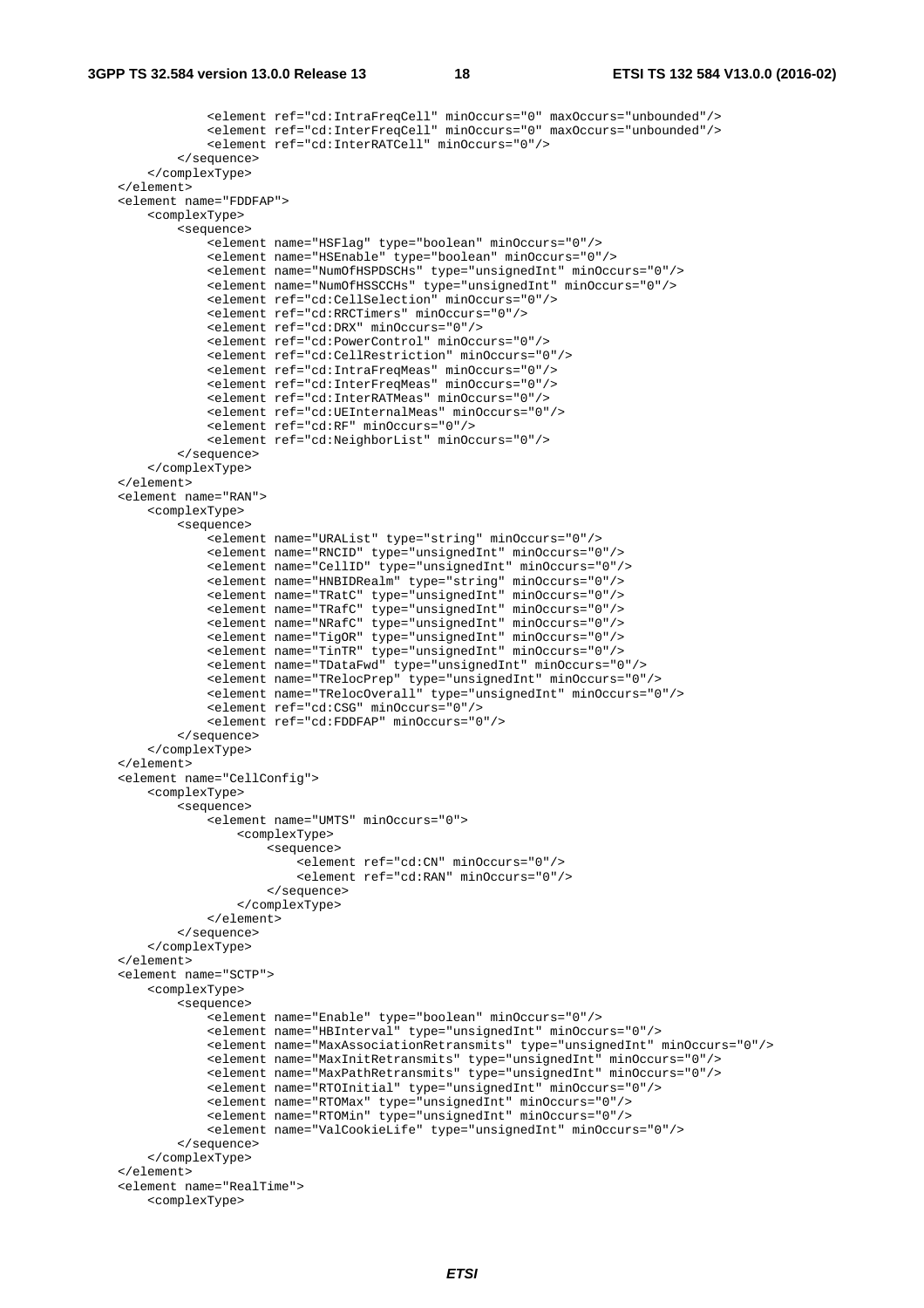```
 <sequence> 
                 <element name="RTCPEnable" type="boolean" minOccurs="0"/> 
             </sequence> 
         </complexType> 
     </element> 
     <element name="Packet"> 
         <complexType> 
             <sequence> 
                 <element name="EchoInterval" type="unsignedInt" minOccurs="0"/> 
             </sequence> 
         </complexType> 
      </element> 
     <element name="IPsec"> 
         <complexType> 
             <sequence> 
                 <element name="IpsecUsageIndicator" type="boolean" minOccurs="0"/> 
             </sequence> 
         </complexType> 
     </element> 
     <element name="Tunnel"> 
         <complexType> 
             <sequence> 
                 <element name="VirtualInterface" minOccurs="0" maxOccurs="unbounded"> 
                     <complexType> 
                          <sequence> 
                              <element name="Enable" type="boolean" minOccurs="0"/> 
                              <element ref="cd:Modifier" minOccurs="0"/> 
 <element name="CryptoProfile" type="string" minOccurs="0"/> 
 <element name="DSCPMarkPolicy" type="integer" minOccurs="0"/> 
                         </sequence> 
                     </complexType> 
                 </element> 
             </sequence> 
         </complexType> 
    \epsilon/element>
     <element name="Security"> 
         <complexType> 
             <sequence> 
                 <element name="Secret" minOccurs="0" maxOccurs="unbounded"> 
                     <complexType> 
                         <sequence> 
                             <element name="Enable" type="boolean" minOccurs="0"/> 
                          </sequence> 
                     </complexType> 
                 </element> 
                 <element name="Pkey" minOccurs="0" maxOccurs="unbounded"> 
                     <complexType> 
                          <sequence> 
                              <element name="Enable" type="boolean" minOccurs="0"/> 
                          </sequence> 
                      </complexType> 
                 </element> 
                 <element name="CryptoProfile" minOccurs="0" maxOccurs="unbounded"> 
                      <complexType> 
                          <sequence> 
                              <element ref="cd:Modifier" minOccurs="0"/> 
                              <element name="Enable" type="boolean" minOccurs="0"/> 
                              <element name="AuthMethod" type="string"/> 
 <element name="MaxChildSA" type="unsignedInt" minOccurs="0"/> 
 <element name="IKEEncrypt" type="string"/> 
                              <element name="IKEPRF" type="string"/> 
                              <element name="IKEIntegrity" type="string"/> 
                              <element name="IKEDH" type="string"/> 
                              <element name="ESPEncrypt" type="string"/> 
                              <element name="ESPIntegrity" type="string"/> 
                              <element name="IPsecWindowSize" type="unsignedInt" minOccurs="0"/> 
                              <element name="IKERekeyLifetime" type="unsignedInt" minOccurs="0"/> 
                              <element name="IPsecRekeyLifetimeByte" type="unsignedInt" 
minOccurs="0"/> 
                              <element name="IPsecRekeyLifetimeTime" type="unsignedInt" 
minOccurs="0"/> 
                              <element name="DPDTimer" type="unsignedInt" minOccurs="0"/> 
                              <element name="NATTKeepaliveTimer" type="unsignedInt" minOccurs="0"/> 
                         </sequence> 
                     </complexType> 
                 </element> 
             </sequence> 
         </complexType>
```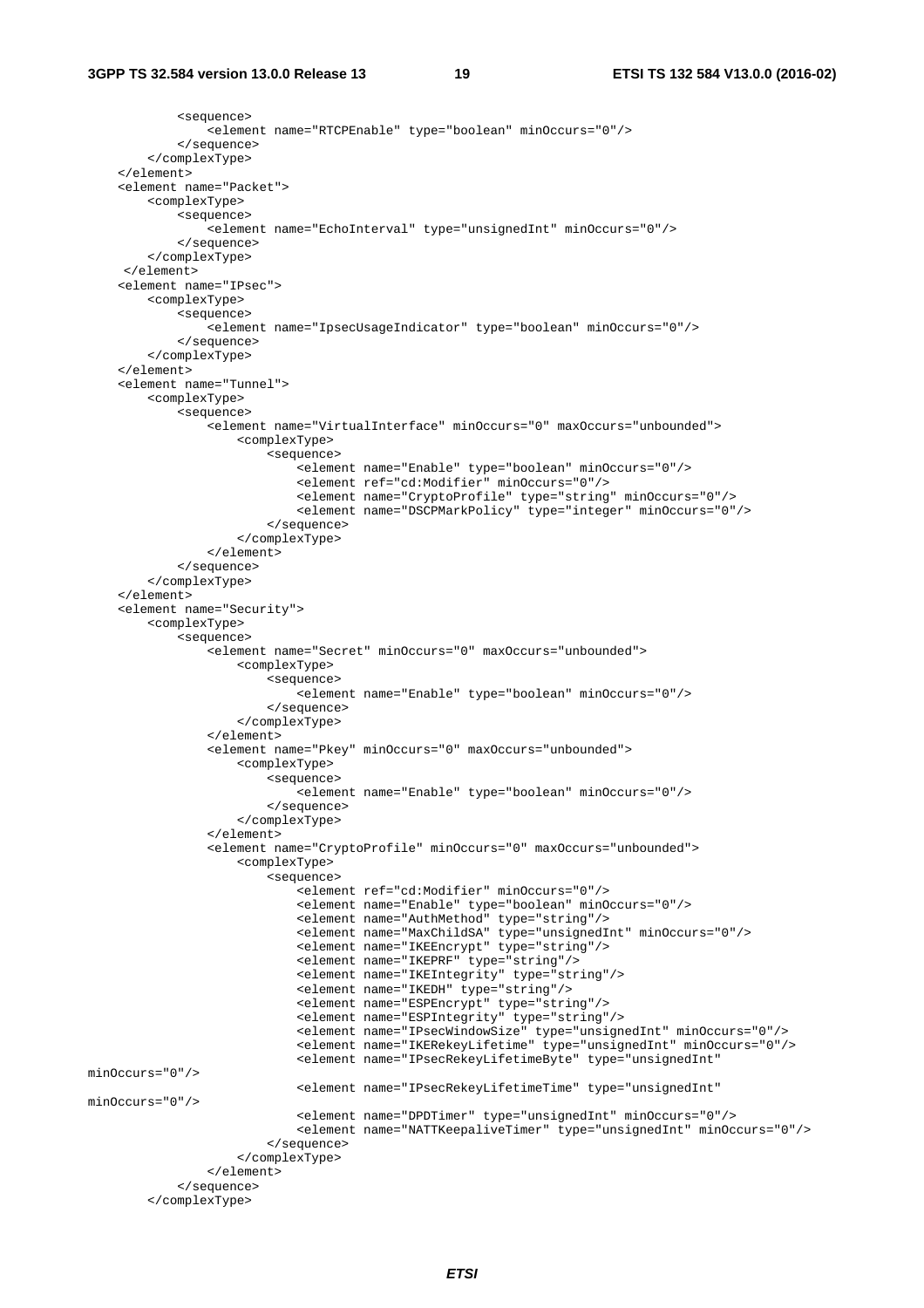</element> <element name="Transport"> <complexType> <sequence> <element ref="cd:SCTP" minOccurs="0"/> <element ref="cd:RealTime" minOccurs="0"/> <element ref="cd:Packet" minOccurs="0"/> <element ref="cd:IPsec" minOccurs="0"/> <element ref="cd:Tunnel" minOccurs="0"/> <element ref="cd:Security" minOccurs="0"/> </sequence> </complexType> </element> <element name="WCDMAFDD"> <complexType> <sequence> <element ref="cd:InServiceHandling" minOccurs="0"/> <element name="ScanOnBoot" type="boolean" minOccurs="0"/> <element name="ScanPeriodically" type="boolean" minOccurs="0"/> <element name="PeriodicInterval" type="unsignedInt" minOccurs="0"/> <element name="PeriodicTime" type="dateTime" minOccurs="0"/> <element name="REMPLMNList" type="string" minOccurs="0"/> <element name="REMBandList" type="string" minOccurs="0"/> <element name="UARFCNDLList" type="string" minOccurs="0"/> <element name="ScanTimeout" type="unsignedInt" minOccurs="0"/> </sequence> </complexType> </element> <element name="GSM"> <complexType> <sequence> <element ref="cd:InServiceHandling" minOccurs="0"/> <element name="ScanOnBoot" type="boolean" minOccurs="0"/> <element name="ScanPeriodically" type="boolean" minOccurs="0"/> <element name="PeriodicInterval" type="unsignedInt" minOccurs="0"/> <element name="PeriodicTime" type="dateTime" minOccurs="0"/> <element name="REMPLMNList" type="string" minOccurs="0"/> <element name="REMBandList" type="string" minOccurs="0"/> <element name="ARFCNList" type="string" minOccurs="0"/> <element name="ScanTimeout" type="unsignedInt" minOccurs="0"/> </sequence> </complexType> </element> <element name="REM"> <complexType> <sequence> <element ref="cd:WCDMAFDD" minOccurs="0"/> <element ref="cd:GSM" minOccurs="0"/> </sequence> </complexType> </element> <element name="GPS"> <complexType> <sequence> <element name="ScanOnBoot" type="boolean" minOccurs="0"/> <element name="ScanPeriodically" type="boolean" minOccurs="0"/> <element name="PeriodicInterval" type="unsignedInt" minOccurs="0"/> <element name="PeriodicTime" type="dateTime" minOccurs="0"/> <element name="ContinuousGPS" type="boolean" minOccurs="0"/> <element name="ScanTimeout" type="unsignedInt" minOccurs="0"/> </sequence> </complexType> </element> <!-- Configuration data file root XML element --> <element name="configDataFile"> <complexType> <sequence> <element name="fileHeader"> <complexType> <attribute name="fileFormatVersion" type="string" use="required"/> <attribute name="senderName" type="string" use="optional"/> <attribute name="vendorName" type="string" use="optional"/> </complexType> </element> <element name="configData" minOccurs="0" maxOccurs="unbounded"> <complexType> <sequence>

```
 <element name="managedElement">
```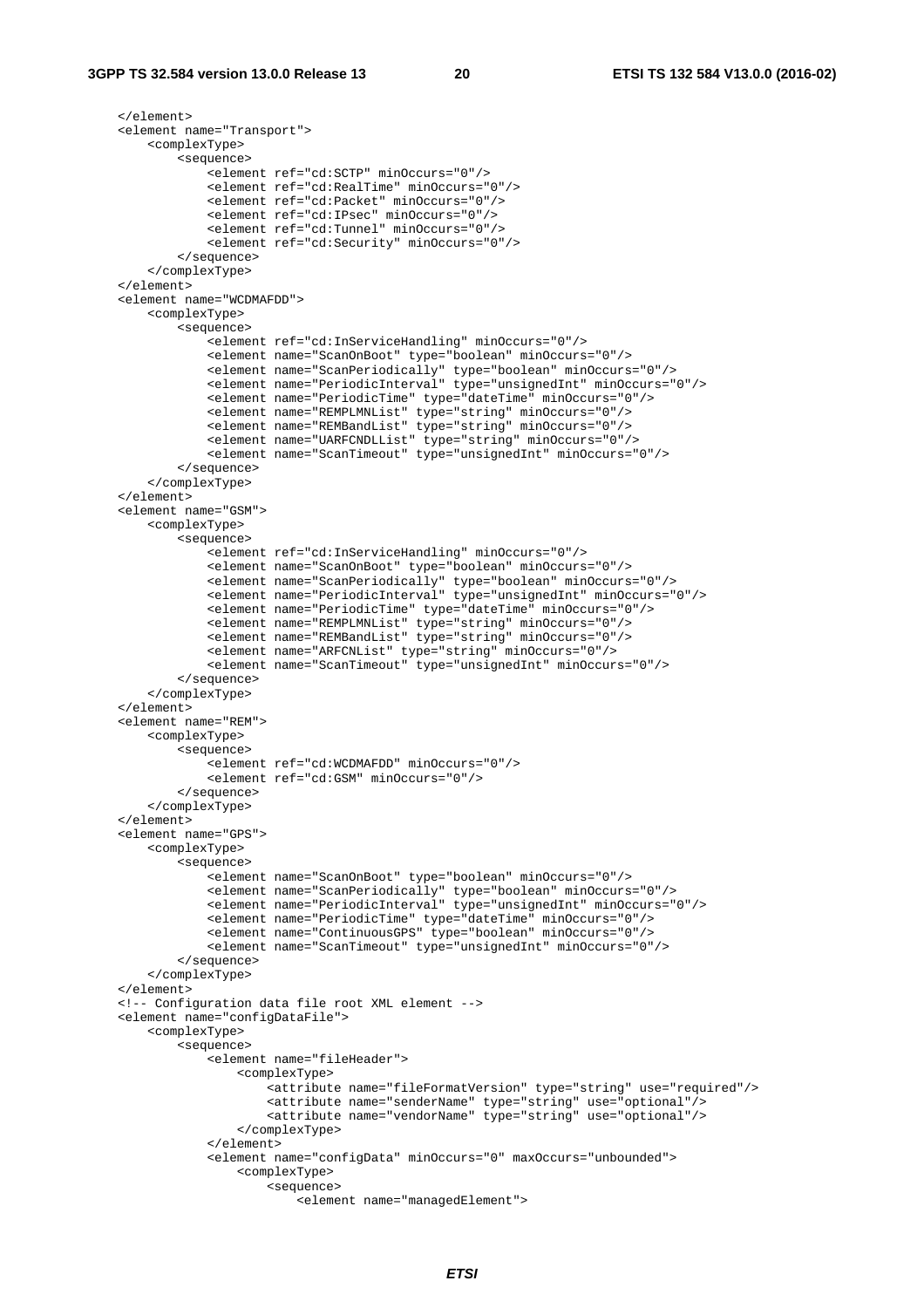```
 <complexType> 
                                        <attribute name="localDn" type="string" use="optional"/> 
                                        <attribute name="userLabel" type="string" use="optional"/> 
                                        <attribute name="swVersion" type="string" use="optional"/> 
                                    </complexType> 
                               </element> 
                               <element ref="cd:DeviceInfo" minOccurs="0"/> 
                               <element ref="cd:ManagementServer" minOccurs="0"/> 
                               <element ref="cd:Time" minOccurs="0"/> 
                               <element name="FAPService" minOccurs="0" maxOccurs="unbounded"> 
                                    <complexType> 
                                        <sequence> 
                                            <element ref="cd:DNPrefix" minOccurs="0"/> 
                                            <element ref="cd:FAPControl" minOccurs="0"/> 
                                            <element ref="cd:AccessMgmt" minOccurs="0"/> 
                                            <element ref="cd:CellConfig" minOccurs="0"/> 
                                            <element ref="cd:Transport" minOccurs="0"/> 
                                            <element ref="cd:REM" minOccurs="0"/> 
                                            <element ref="cd:GPS" minOccurs="0"/> 
                                        </sequence> 
                                    </complexType> 
                               </element> 
                           </sequence> 
                      </complexType> 
                  </element> 
                  <element name="fileFooter"> 
                      <complexType> 
                           <attribute name="dateTime" type="dateTime" use="required"/> 
                      </complexType> 
                 \epsilon/element>
              </sequence> 
         </complexType> 
     </element> 
</schema>
```
#### 4.2.3 CM data file XML header

The following header shall be used in actual XML CM data files:

```
<?xml version="1.0" encoding="UTF-8"?> 
<?xml-stylesheet type="text/xsl" href="configData.xsl"?> 
<ConfigDataFile 
  xmlns= 
"http://www.3gpp.org/ftp/specs/archive/32_series/32.584#configData" 
>
```
## 5 PM data format definition

#### 5.1 Mapping table

Table 5.1 maps the PM file content items in the 3GPP TS 32.582 [9] document to those used in the XML schema based file format definitions. XML tag attributes are useful where data values bind tightly to its parent element. They have been used where appropriate.

| <b>File Content Item</b>   | <b>XML schema</b>      | <b>Description</b> |
|----------------------------|------------------------|--------------------|
|                            | based XML tag          |                    |
| <b>ImeasDataCollection</b> | <b>ImeasCollecFile</b> |                    |
| ImeasFileHeader            | lfileHeader            |                    |
| ImeasData                  | ImeasData              |                    |
| ImeasFileFooter            | <b>IfileFooter</b>     |                    |
| lfileFormatVersion         | lfileHeader            |                    |
|                            | lfileFormatVersion     |                    |

**Table 5.1 Mapping of File Content Items to XML tags**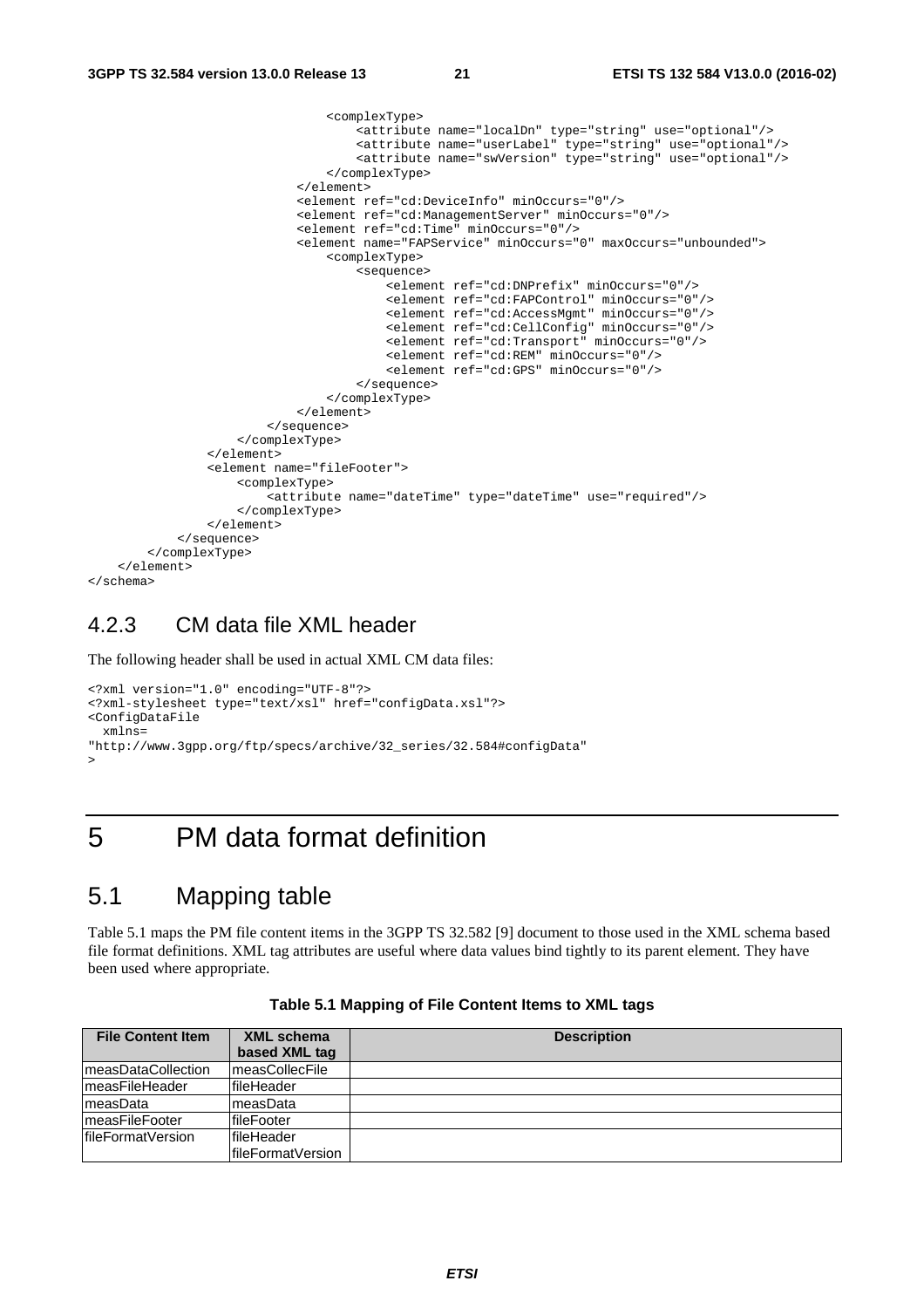| <b>File Content Item</b> | <b>XML schema</b>         | <b>Description</b>                                                                                                                                   |
|--------------------------|---------------------------|------------------------------------------------------------------------------------------------------------------------------------------------------|
|                          | based XML tag             |                                                                                                                                                      |
| senderName               | fileHeader                | This attribute shall hold the DN of HNB. See Note 1.                                                                                                 |
|                          | dnPrefix                  |                                                                                                                                                      |
|                          | and<br>fileSender         | See TS 32.300 [4] for definition of DN.                                                                                                              |
|                          | localDn                   |                                                                                                                                                      |
| senderType               | fileSender                | For the XML schema based XML format, XML attribute specification                                                                                     |
|                          | elementType               | "elementType" may be absent in case the "senderType" is not configured in                                                                            |
|                          |                           | the sender.                                                                                                                                          |
| vendorName               | fileHeader                | For the XML schema based XML format, XML attribute specification                                                                                     |
|                          | vendorName                | "vendorName" may be absent in case the "vendorName" is not configured in                                                                             |
|                          | measCollec                | the sender.                                                                                                                                          |
| collectionBeginTime      | beginTime                 | 3GPP TS 32.582 [9] clause 6.3.2.1 Period Statistics "ReportStartTime"                                                                                |
| neld                     | managedElement            |                                                                                                                                                      |
| neUserName               | managedElement            | For the XML schema based XML format, XML attribute specification                                                                                     |
|                          | userLabel                 | "userLabel" may be absent in case the "nEUserName" is not configured in the                                                                          |
|                          |                           | CM applications.                                                                                                                                     |
|                          |                           | Not used in HNB PM file                                                                                                                              |
| neDistinguishedName      | fileHeader                | This attribute shall hold the DN of HNB. See Note 1.                                                                                                 |
|                          | dnPrefix                  |                                                                                                                                                      |
|                          | and<br>managedElement     | See TS 32.300 [4] for definition of DN.                                                                                                              |
|                          | localDn                   |                                                                                                                                                      |
| neSoftwareVersion        | managedElement            | For the XML schema based XML format, XML attribute specification                                                                                     |
|                          | swVersion                 | "swVersion" may be absent in case the "nESoftwareVersion" is not                                                                                     |
|                          |                           | configured in the CM applications.                                                                                                                   |
|                          |                           | Not used in HNB PM file                                                                                                                              |
| measInfo                 | measInfo                  |                                                                                                                                                      |
| measInfold               | measInfold                |                                                                                                                                                      |
| measTimeStamp            | granPeriod<br>endTime     | Calculated from the 3GPP TS 32.582 [9] clause 6.3.2.1 Period Statistics<br>"ReportStartTime" + accumulation of the 3GPP TS 32.582 [9] clause 6.3.2.1 |
|                          |                           | Period Statistics "SampleSeconds"                                                                                                                    |
| jobld                    | Job jobld                 | Not used in HNB PM file                                                                                                                              |
| granularityPeriod        | granPeriod                | For the XML schema based XML format, the value of XML attribute                                                                                      |
|                          | duration                  | specification "duration" shall use the truncated representation "PTnS" (see                                                                          |
|                          |                           | $[13]$ ).                                                                                                                                            |
|                          |                           | 3GPP TS 32.582 [9] clause 6.3.2.1 Period Statistics "SampleInterval"                                                                                 |
| reportingPeriod          | repPeriod                 | For the XML schema based XML format, the value of XML attribute                                                                                      |
|                          | duration                  | specification "duration" shall use the truncated representation "PTnS" (see<br>[13]).                                                                |
|                          |                           | 3GPP TS 32.582 [9] clause 6.3.1.1 Period Upload Interval                                                                                             |
| measTypes                | measTypes                 | For the XML schema based XML format, depending on sender's choice for                                                                                |
|                          | or                        | optional positioning presence, either XML element "measTypes" or XML                                                                                 |
|                          | measType                  | elements "measType" will be used.                                                                                                                    |
|                          |                           | 3GPP TS 32.582 [9] clause 6.3.2.2 Period Statistics Reference                                                                                        |
| measValues               | measValue                 |                                                                                                                                                      |
| measObjInstId            | measValue                 | Identifier of the Managed Object (see TS 32.432 [20].)                                                                                               |
| measResults              | measObjLdn<br>measResults | For the XML schema based XML format, depending on sender's choice for                                                                                |
|                          | or                        | optional positioning presence, either XML element "measResults" or XML                                                                               |
|                          | R                         | elements "r" will be used.                                                                                                                           |
|                          |                           | Broadband Forum data object PeriodicStatistics.SampleSet.{i}.                                                                                        |
|                          |                           | Parameter. {i}. Values (see TR-157 Amendment 1 [15])                                                                                                 |
| suspectFlag              | Suspect                   | Not used in HNB PM file                                                                                                                              |
| timeStamp                | measCollec                | 3GPP TS 32.582 [9] clause 6.3.2.1 Period Statistics ReportEndTime                                                                                    |
| There is no              | endTime                   | An optional positioning XML attribute specification of XML element                                                                                   |
| corresponding File       | measType p                | "measType" (XML schema based), used to identify a measurement type for                                                                               |
| Content Item.            |                           | the purpose of correlation to a result. The value of this XML attribute                                                                              |
|                          |                           | specification is expected to be a non-zero, non-negative integer value that is                                                                       |
|                          |                           | unique for each instance of XML element "measType" that is contained within                                                                          |
|                          |                           | the measurement data collection file.                                                                                                                |
|                          |                           | Not used in HNB PM file                                                                                                                              |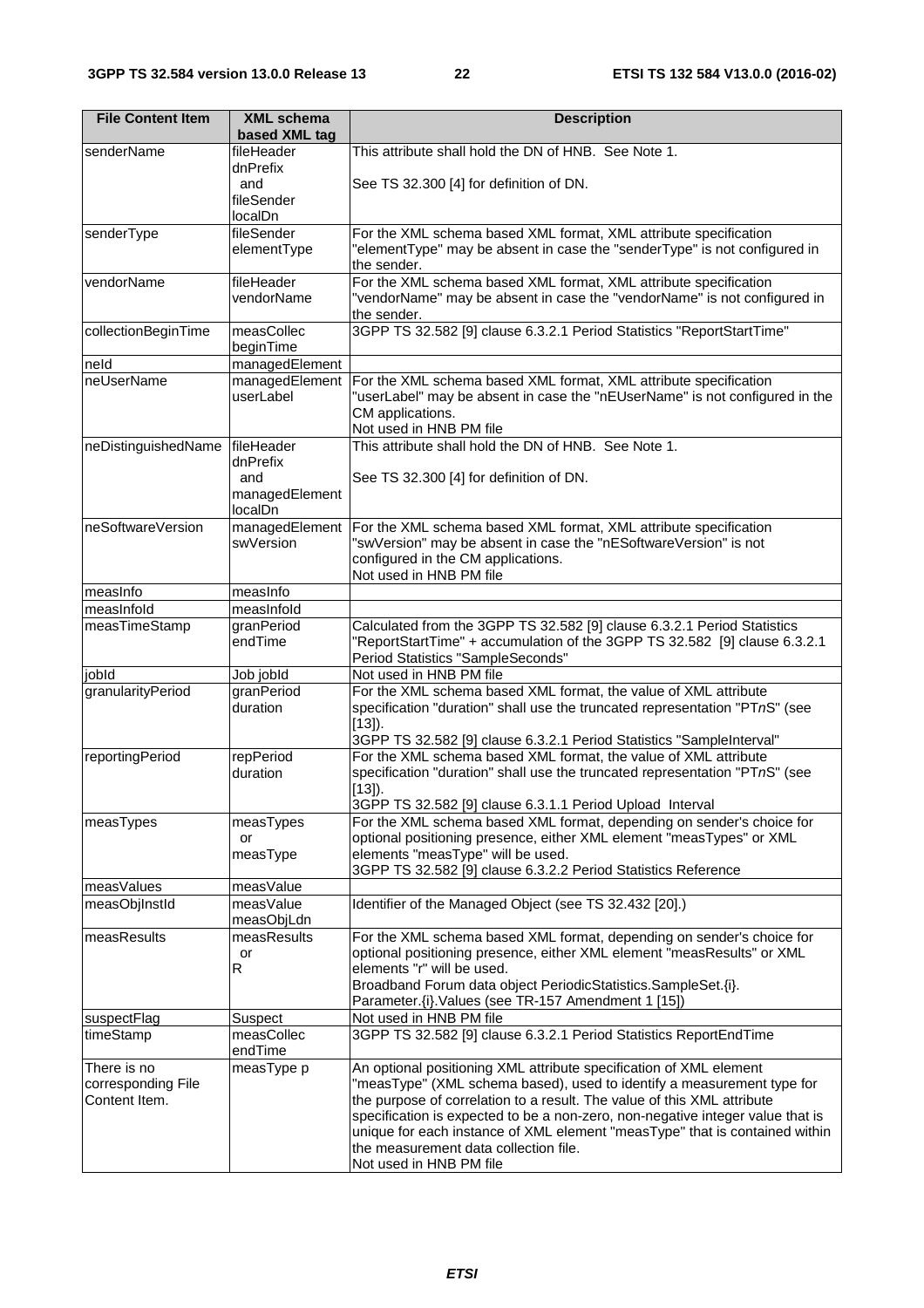| <b>File Content Item</b>                            | <b>XML schema</b> | <b>Description</b>                                                                                                                                                                                                                                                                                                                     |
|-----------------------------------------------------|-------------------|----------------------------------------------------------------------------------------------------------------------------------------------------------------------------------------------------------------------------------------------------------------------------------------------------------------------------------------|
|                                                     | based XML tag     |                                                                                                                                                                                                                                                                                                                                        |
| lThere is no<br>corresponding File<br>Content Item. | r p               | An optional positioning XML attribute specification of XML element "r", used<br>to correlate a result to a measurement type. The value of this XML attribute<br>specification should match the value of XML attribute specification "p" of the<br>corresponding XML element "measType" (XML schema based).<br>INot used in HNB PM file |

NOTE: There are two forms of naming for HNB. Implementation can choose to use one of the two.

1. The full DN: The name hierarchy is defined by TS 32.772 [18]. DN Prefix may or may not be present. The value for the 'id' for HNB is a string and is the HNB Identifier or HNB Name (see Annex C Table C.1 of TS 22.220 [19]).

Example 1: "DC=a1.companyNN.com,SubNetwork=1,ManagementNode=6, HMSFunction=99,HNB=abc1234"

2. There is no name hierarchy. It is a string and it is the value of the HNB Identifier or HNB Name (see Annex C Table C.1 of TS 22.220 [19]).

Example 2: "abc1234"

The representation of all timestamps in PM files shall follow the representations allowed by the ISO 8601 [abc].

The precise format for timestamp representation shall be determined by the technology used for encoding the PM file (e.g. XML DTD, XML Schema). The choice of technology should ensure that this representation is derived from ISO 8601 [abc]. Based on the representation used, the timestamp shall refer to either UTC time or local time or local time with offset from UTC.

#### 5.2 XML schema based PM data file format definition

#### 5.2.1 PM data file XML diagram

For the purposes of the present document XML diagram in TS 32.435 [8] section 4.2.1 applies.

#### 5.2.2 PM data file XML schema

For the purposes of the present document XML schema in TS 32.435 [8] section 4.2.2 applies.

#### 5.2.2 PM data file XML header

For the purposes of the present document XML header in TS 32.435 [8] section 4.2.3 applies.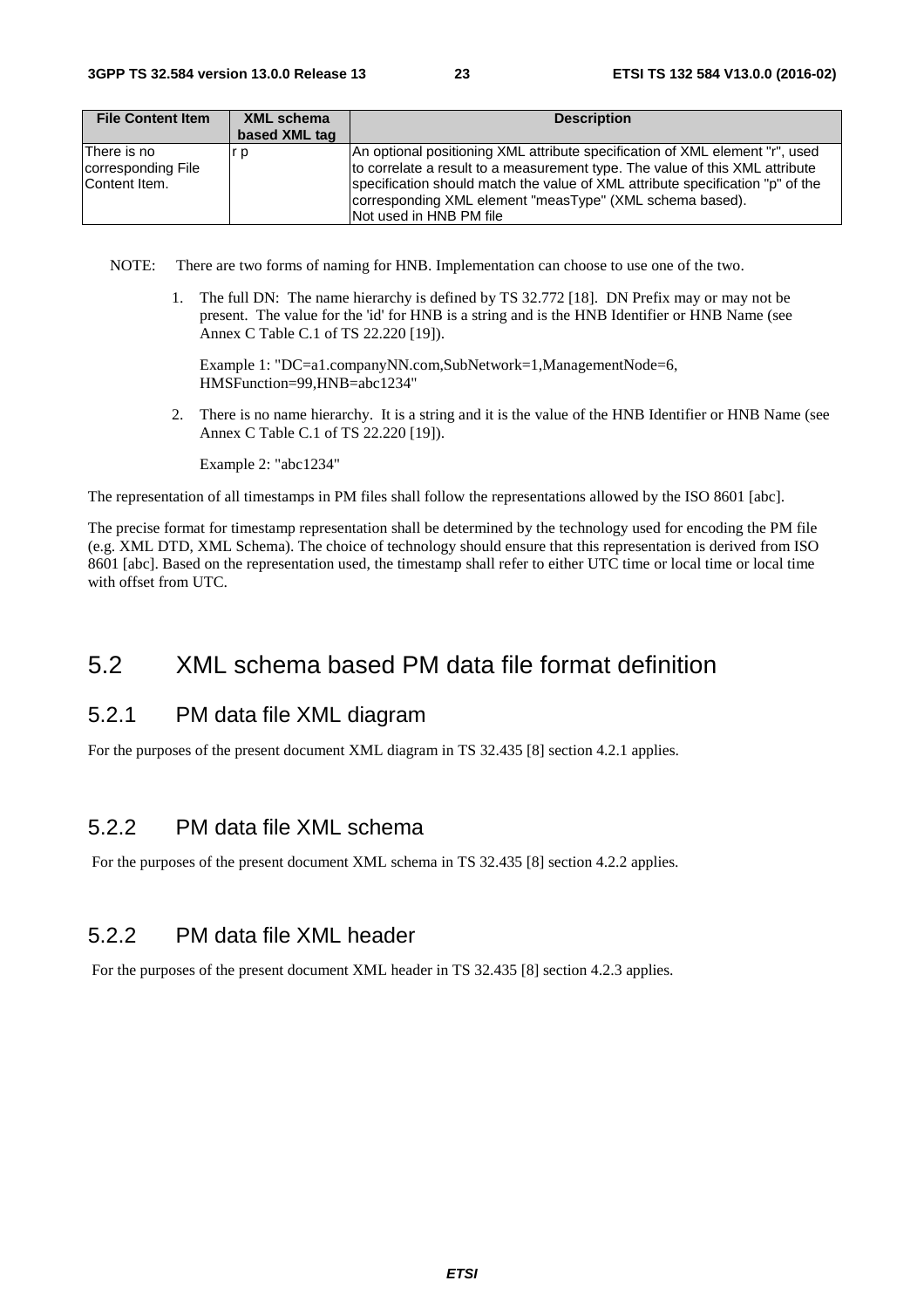# Annex A (informative): Examples

# A.1 XML schema based CM data file

```
<?xml version="1.0" encoding="UTF-8"?> 
<?xml-stylesheet type="text/xsl" href="ConfigData.xsl"?> 
<configDataFile xmlns="http://www.3gpp.org/ftp/specs/archive/32_series/32.584# onfigData" 
xmlns:xsi="http://www.w3.org/2001/XMLSchema-instance" 
xsi:schemaLocation="http://www.3gpp.org/ftp/specs/archive/32_series/32.584#configData" 
http://www.3gpp.org/ftp/specs/archive/32_series/32.584#configData"> 
     <fileHeader fileFormatVersion="32.584 V1.0" vendorName="Company NN" > 
     </fileHeader> 
     <configData> 
         <managedElement localDn="SubNetwork=CountryNN,MeContext=MEC-Gbg-1,ManagedElement=RNC-Gbg-1" 
userLabel="RNC Telecomville"/> 
          <DeviceInfo> 
              <ProvisioningCode>0101</ProvisioningCode> 
         </DeviceInfo> 
     </configData> 
     <fileFooter dateTime="2000-03-01T14:15:00+02:00"> 
     </fileFooter> 
</configDataFile>
```
# A.2 XML schema based PM data file

For the purposes of the present document the examples in TS 32.435 [8] Annex A apply.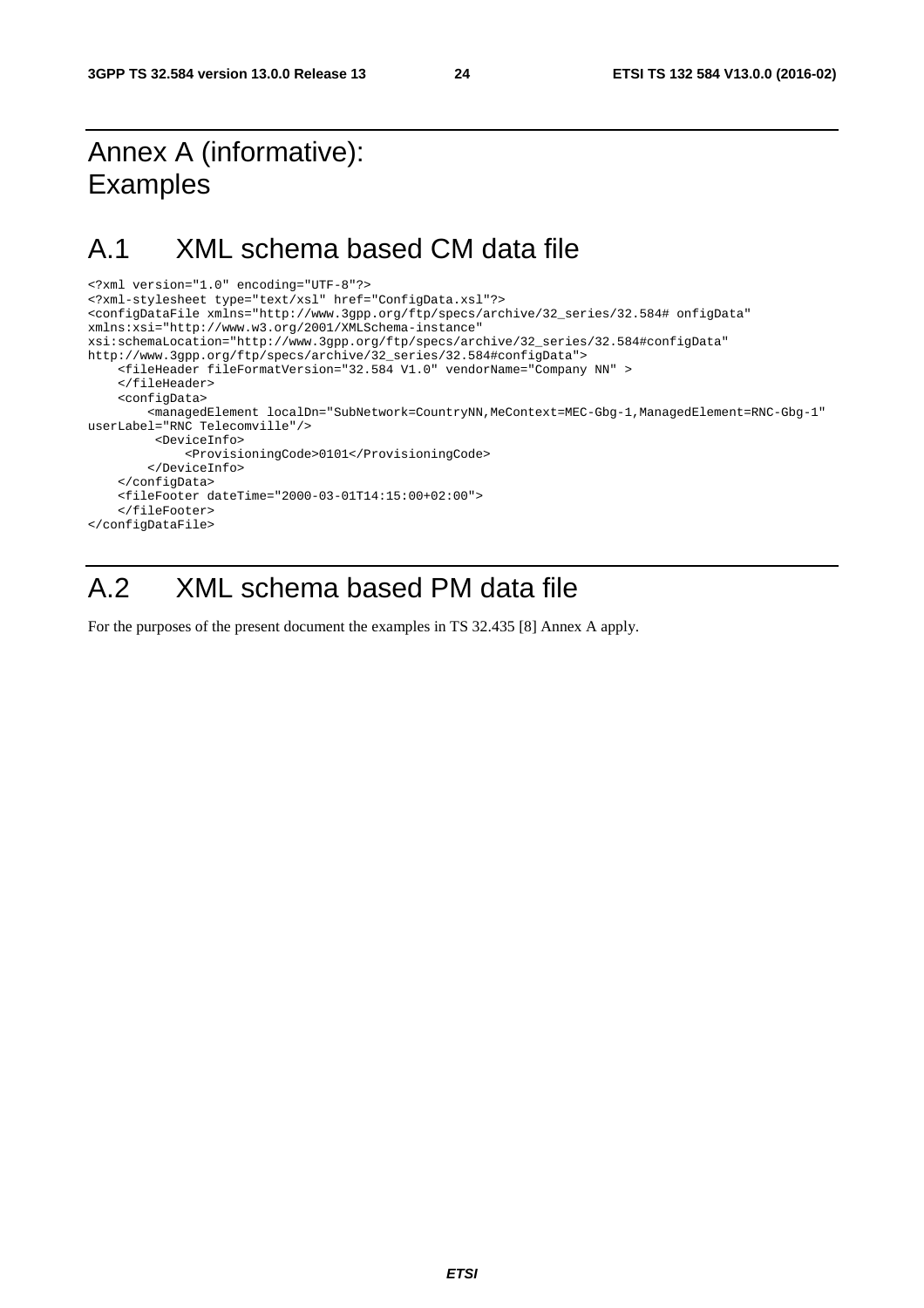Annex B (informative): Void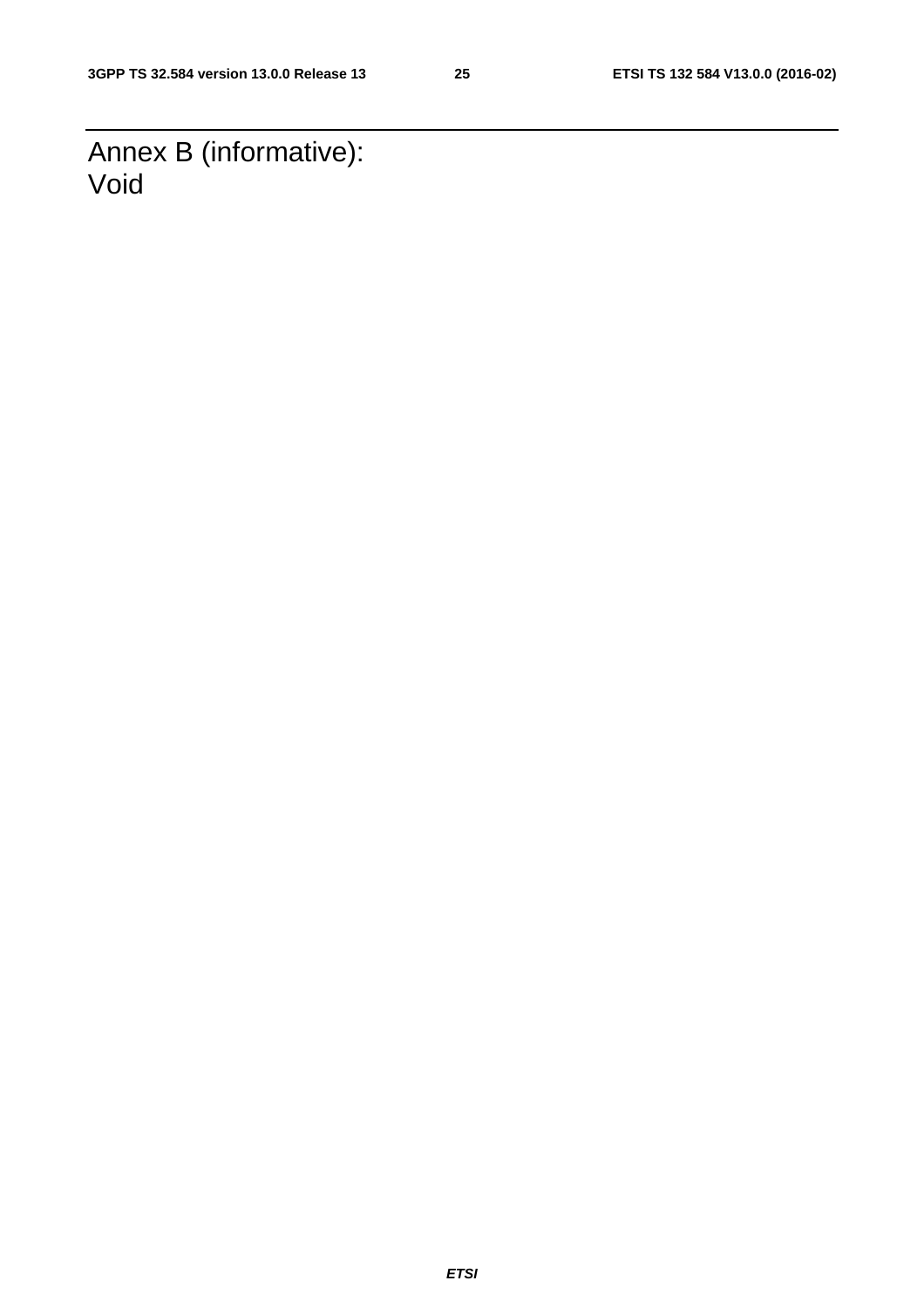# Annex C (informative): Change history

| <b>Change history</b> |              |                 |           |                          |                                                                   |        |               |
|-----------------------|--------------|-----------------|-----------|--------------------------|-------------------------------------------------------------------|--------|---------------|
| <b>Date</b>           | TSG#         | <b>TSG Doc.</b> | <b>CR</b> | <b>Rev</b>               | <b>Subject/Comment</b>                                            | Old    | <b>New</b>    |
| 2009-06               | <b>SA#44</b> | SP-090302 -     |           | $\overline{a}$           | Presentation for information and approval                         | 1.0.0  | 8.0.0         |
| 2009-09               | SA#45        | SP-090534       |           |                          | Correct global modifier of XML file for CM to instance specific   | 8.0.0  | 8.1.0         |
|                       |              |                 | 001       |                          | modifier                                                          |        |               |
| 2009-09               | SA#45        | SP-090534       |           |                          | Correct FAPService. (i). Transport. Security. Secret. (i). object | 8.0.0  | 8.1.0         |
|                       |              |                 | 002       |                          | defnitions                                                        |        |               |
| 2009-09               | SA#45        | SP-090539 003   |           |                          | Change CM file per contribution to BBF                            | 8.0.0  | 8.1.0         |
| 2009-12               | SA-46        | SP-090719 004   |           | --                       | Discontinuation of the maintenance of WSDL/XML schema folders     | 8.1.0  | 9.0.0         |
| 2010-03               | SA#47        | SP-100035 005   |           | н.                       | Update references to BBF TR-157                                   | 9.0.0  | 9.1.0         |
| 2010-03               | <b>SA#47</b> | SP-100035 006   |           | --                       | The element definition of 'Home Zone name' modification           | 9.0.0  | 9.1.0         |
| 2010-09               | SA#49        | SP-100488 007   |           | $\overline{a}$           | Clarify the description of attributes using Distinguished Name    | 9.1.0  | 9.2.0         |
| 2011-03               | SA#51        | SP-110099 008   |           | $\overline{\phantom{a}}$ | Add LIPA access management XML element                            | 9.2.0  | 10.0.0        |
| 2011-06               | SA#52        | SP-110288       |           |                          | Correction of XML definition for HNB non-IPsec usage - alignment  | 10.0.0 | 10.1.0        |
|                       |              |                 | 010       |                          | with 33.320                                                       |        |               |
| 2012-09               |              |                 |           |                          | Update to Rel-11 version (MCC)                                    |        | 10.1.0 11.0.0 |
| 2014-10               |              |                 |           |                          | Update to Rel-12 version (MCC)                                    |        | 11.0.0 12.0.0 |
| 2016-01               |              |                 |           |                          | Update to Rel-13 version (MCC)                                    |        | 12.0.0 13.0.0 |